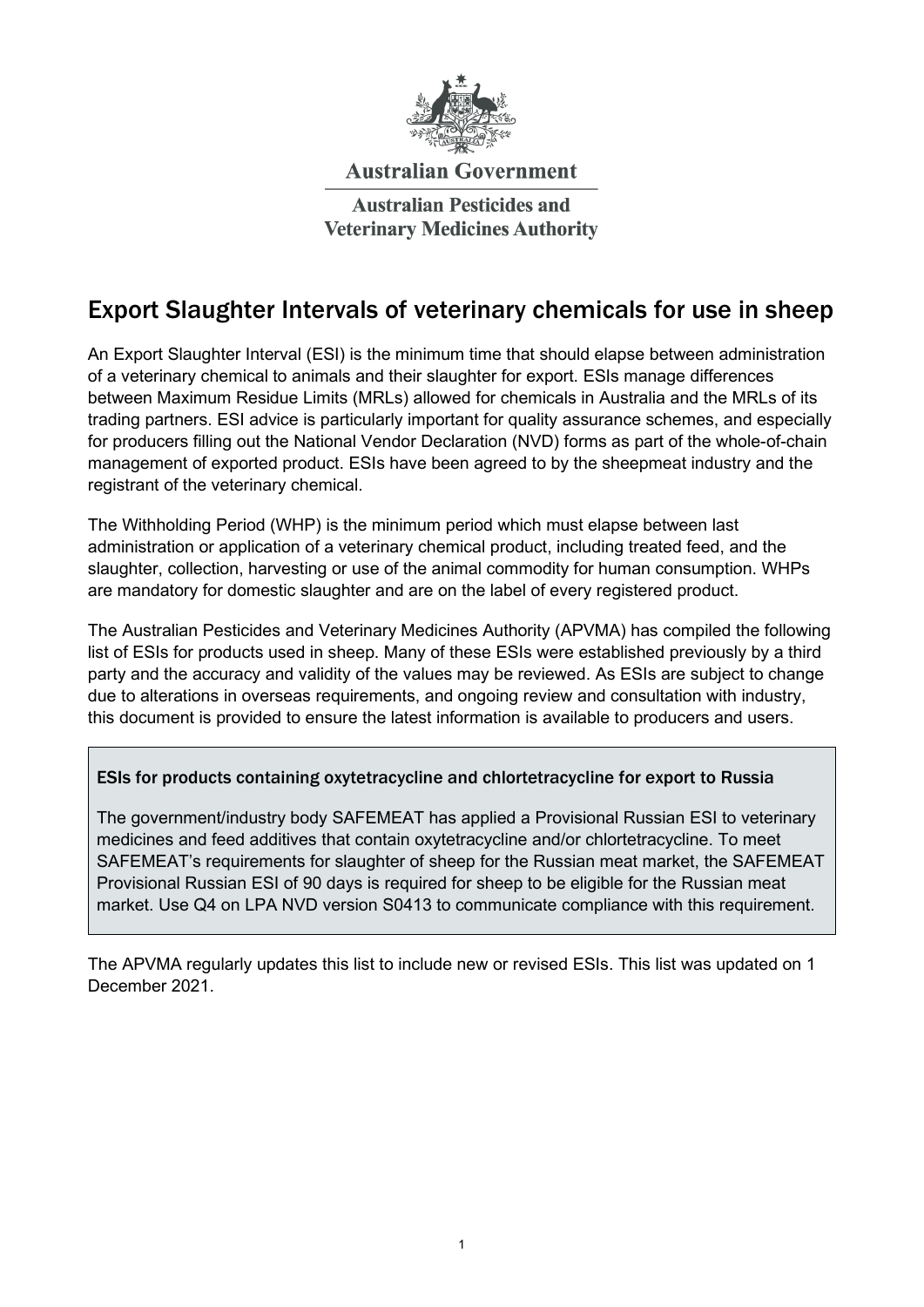| Product<br>number | APVMA registered product name                                                                            | <b>WHP</b><br>(days) | <b>ESI</b><br>(days) |
|-------------------|----------------------------------------------------------------------------------------------------------|----------------------|----------------------|
| 54370             | 4FARMERS CYPERMETHRIN 25 OFF-SHEARS, POUR-ON SHEEP LICE CONTROL                                          | 3                    | 14                   |
| 56726             | 4FARMERS CYROMAZINE 500 SC SHEEP BLOWFLY TREATMENT                                                       | 7                    | 14                   |
| 54369             | 4FARMERS FENBENDAZOLE ORAL ANTHELMINTIC FOR SHEEP, GOATS AND<br><b>CATTLE</b>                            | 14                   | 14                   |
| 88995             | 4FARMERS MOXIDECTIN LONG ACTING INJECTION FOR SHEEP                                                      | 91                   | 133                  |
| 55485             | 4FARMERS TRIFLUMURON 25 POUR ON LOUSICIDE FOR SHEEP                                                      | 14                   | 66                   |
| 87043             | ABAGUARD ORAL LV CONCENTRATE FOR SHEEP                                                                   | 14                   | 28                   |
| 64970             | ABAGUARD PLUS SELENIUM HIGH VOLUME ORAL DRENCH FOR SHEEP                                                 | 14                   | 28                   |
| 60563             | ABAMAX LV LOW VOLUME ABAMECTIN BROAD SPECTRUM ANTIPARASITIC FOR<br>SHEEP AND LAMBS                       | 14                   | 28                   |
| 61385             | ABAMAX PLUS SELENIUM ANTIPARASITIC SOLUTION FOR SHEEP AND LAMBS                                          | 14                   | 28                   |
| 59094             | ABAMECTIN BAYMEC LV ORAL DRENCH FOR SHEEP AND LAMBS                                                      | 14                   | 28                   |
| 69434             | ABASHIELD PLUS SELENIUM HIGH VOLUME ORAL DRENCH FOR SHEEP                                                | 14                   | 28                   |
| 82996             | ABATAK LOW VOLUME ABAMECTIN DRENCH FOR SHEEP AND LAMBS                                                   | 14                   | 28                   |
| 81546             | ABATAK LV PLUS SELENIUM BROAD SPECTRUM ANTIPARASITIC FOR SHEEP<br><b>AND LAMBS</b>                       | 14                   | 28                   |
| 86236             | ABATAK PLUS SELENIUM BROAD SPECTRUM ANTIPARASITIC ORAL DRENCH<br>FOR SHEEP AND LAMBS                     | 14                   | 28                   |
| 87786             | ABBEY FLY AND LICE JETTING FLUID                                                                         | 7                    | $\overline{7}$       |
| 61367             | ABSOLUTE BROAD-SPECTRUM SHEEP DRENCH WITH SELENIUM                                                       | 14                   | 28                   |
| 53087             | ALAMYCIN LA 300 OXYTETRACYCLINE INJECTABLE SOLUTION (SAFEMEAT<br><b>Provisional Russian ESI applies)</b> | 28                   | 28                   |
| 51973             | ALAMYCIN SA 100 INJECTION (SAFEMEAT Provisional Russian ESI applies)                                     | 9                    | 9                    |
| 40645             | ALBEN BROAD SPECTRUM ANTHELMINTIC FOR SHEEP, LAMBS AND GOATS                                             | 10                   | 10 <sub>1</sub>      |
| 68127             | ANTHRAX VACCINE (LIVING SPORE STERNE 34F2 STRAIN)                                                        | 42                   | 42                   |
| 30193             | ASEPTOL GERMICIDE, DISINFECTANT AND DETERGENT                                                            | 0                    | 0                    |
| 62598             | AVENGE POUR-ON BLOWFLY STRIKE PREVENTION AND LOUSICIDE FOR SHEEP                                         | 21                   | 63                   |
| 63259             | AVOMEC DUEL BROAD SPECTRUM DRENCH FOR SHEEP WITH BARBERS POLE<br>LONG ACTION                             | 49                   | 84                   |
| 62706             | AVOMEC TRIPLE COMBINATION DRENCH FOR SHEEP                                                               | 14                   | 28                   |
| 80021             | <b>BANG LIQUID BLOWFLY TREATMENT FOR SHEEP</b>                                                           | 7                    | 21                   |
| 80022             | BANG SPRAY-ON SHEEP BLOWFLY TREATMENT                                                                    | 7                    | 28                   |
| 64486             | BAYER ABAMECTIN LV BROAD SPECTRUM ANTIPARASITIC FOR SHEEP AND<br>LAMBS                                   | 14                   | 28                   |
| 87489             | BAYER VIPER POUR-ON LOUSICIDE FOR SHEEP                                                                  | 42                   | 56                   |
| 81728             | BEEZED BROAD SPECTRUM ANTHELMINTIC FOR SHEEP, LAMBS AND GOATS                                            | 10                   | 10                   |
| 81725             | BEEZED LV ANTHELMINTIC FOR SHEEP CATTLE AND GOATS                                                        | 10                   | 14                   |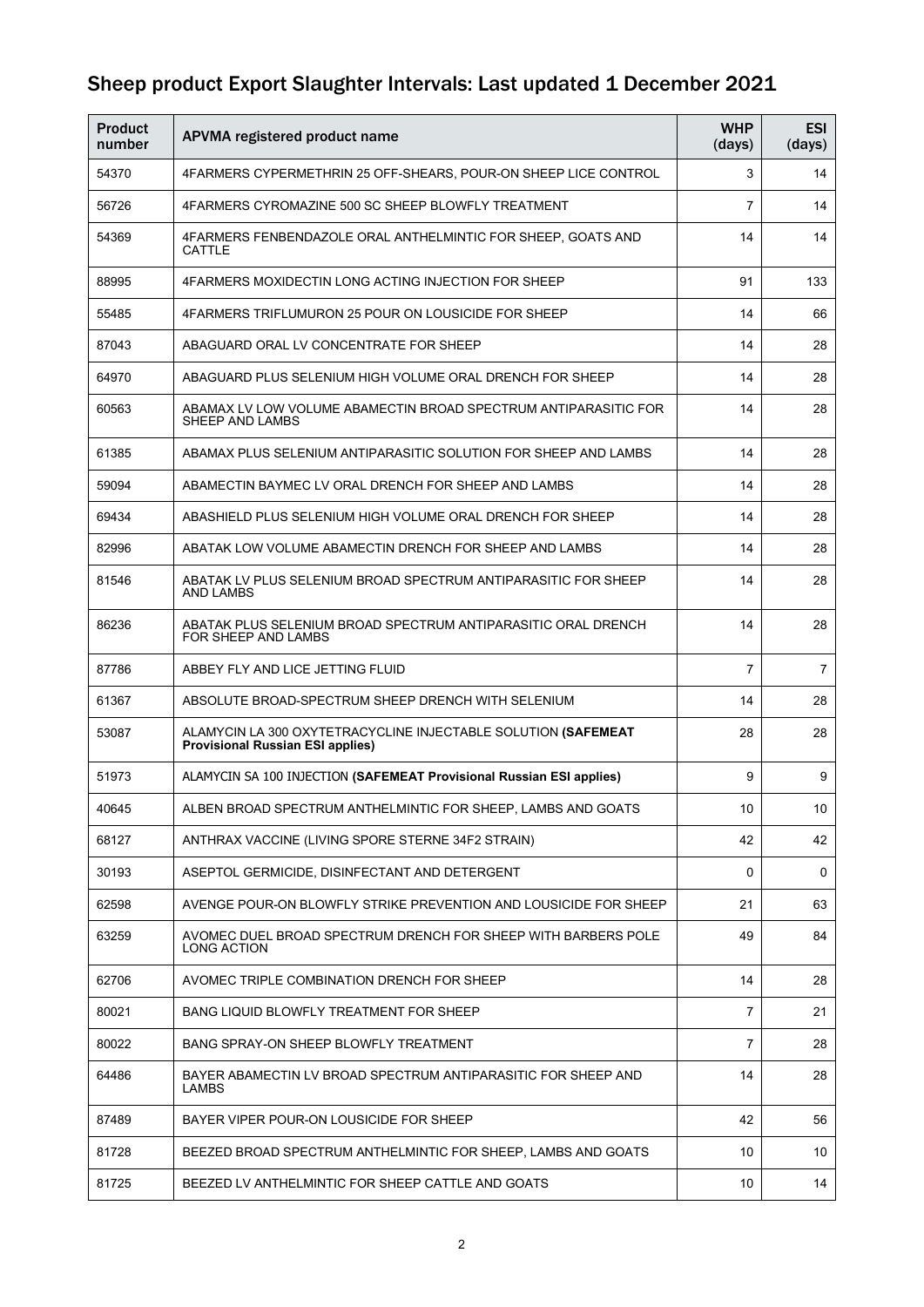| <b>Product</b><br>number | APVMA registered product name                                                                                     | <b>WHP</b><br>(days) | <b>ESI</b><br>(days) |
|--------------------------|-------------------------------------------------------------------------------------------------------------------|----------------------|----------------------|
| 38841                    | BENZICARE MEBENDAZOLE LAMB AND SHEEP DRENCH                                                                       | $\overline{7}$       | 60                   |
| 62442                    | BIONIC CONTROLLED RELEASE COMBINATION CAPSULES FOR ADULT SHEEP<br>40 TO 80 KG                                     | 125                  | 164                  |
| 90498                    | BLITZ POUR-ON 35g/L LOUSICIDE FOR SHEEP                                                                           | 21                   | 63                   |
| 69771                    | BLUE CROSS 4 IN 1 BALANCED MINERAL INJECTION                                                                      | 0                    | 0                    |
| 69747                    | BLUE CROSS CBG INJECTION                                                                                          | $\Omega$             | 0                    |
| 69748                    | <b>BLUE CROSS DEXTROSE INJECTION</b>                                                                              | 0                    | 0                    |
| 69749                    | BLUE CROSS MAGNESIUM SULPHATE INJECTION                                                                           | 0                    | 0                    |
| 81581                    | BODYLINE POUR-ON LOUSICIDE FOR SHEEP                                                                              | 21                   | 63                   |
| 62716                    | CANNON POUR-ON LOUSICIDE FOR SHEEP                                                                                | 14                   | 66                   |
| 63558                    | CENTAGARD FOR 40-80KG SHEEP A CONTROLLED RELEASE WORM CONTROL<br>CAPSULE WITH SELENIUM AND COBALT FOR ADULT SHEEP | 0                    | 60                   |
| 83012                    | CENTURION POUR-ON LICE TREATMENT FOR SHEEP                                                                        | 21                   | 63                   |
| 81863                    | CLIK EXTRA SPRAY-ON SHEEP BLOWFLY TREATMENT                                                                       | 14                   | 63                   |
| 62171                    | CLIK PLUS SPRAY-ON OFF-SHEARS BLOWFLY AND LICE TREATMENT                                                          | 21                   | 70                   |
| 50005                    | CLIK SPRAY-ON SHEEP BLOWFLY TREATMENT                                                                             | 28                   | 63                   |
| 64628                    | CLIKZIN SPRAY-ON SHEEP BLOWFLY TREATMENT                                                                          | 7                    | 21                   |
| 86790                    | CLIPSHIELD LIQUID BLOWFLY TREATMENT FOR SHEEP                                                                     | 7                    | 21                   |
| 86791                    | CLIPSHIELD SPARY ON BLOWFLY TREATMENT FOR SHEEP                                                                   | 7                    | 28                   |
| 38298                    | CLOSAL BROAD SPECTRUM ORAL ANTHELMINTIC, FLUKICIDE AND SUSTAINED<br>ACTION HAEMONCHICIDE FOR SHEEP                | 28                   | 60                   |
| 60582                    | CLOSAMAX CLOSANTEL SUSTAINED ACTION ORAL ANTHELMINTIC AND<br><b>FLUKICIDE FOR SHEEP AND LAMBS</b>                 | 28                   | 60                   |
| 86202                    | CLOSATAK CLOSANTEL SUSTAINED ACTION ORAL ANTHELMINTIC AND<br>FLUKICIDE FOR SHEEP AND LAMBS                        | 28                   | 60                   |
| 50323                    | CLOSICARE PLUS SELENIUM SUSTAINED ACTION ORAL ANTHELMINTIC AND<br><b>FLUKICIDE FOR SHEEP</b>                      | 28                   | 60                   |
| 61466                    | COBALIFE VB12 FOR SHEEP AND CATTLE                                                                                | 0                    | 0                    |
| 61465                    | COBALIFE VB12 PLUS SELENIUM FOR SHEEP AND CATTLE                                                                  | 0                    | 0                    |
| 56708                    | COMBAT ORAL DRENCH FOR SHEEP AND LAMBS                                                                            | $\overline{7}$       | $\overline{7}$       |
| 51611                    | COMBI ORAL DRENCH FOR SHEEP AND LAMBS                                                                             | 10                   | 10                   |
| 51595                    | COMBI PLUS SELENIUM ORAL DRENCH FOR SHEEP AND LAMBS                                                               | 10                   | 10                   |
| 81727                    | COMBINATOR LV PLUS SELENIUM ORAL ANTHELMINTIC FOR SHEEP                                                           | 14                   | 14                   |
| 81804                    | COMBINATOR PLUS SELENIUM ORAL ANTHELMINTIC FOR SHEEP                                                              | 14                   | 14                   |
| 81548                    | COMBITAK ORAL ANTHELMINTIC FOR SHEEP AND LAMBS                                                                    | 10                   | 10                   |
| 41044                    | COOPERS AMITIK CATTLE DIP AND SPRAY                                                                               | 0                    | 0                    |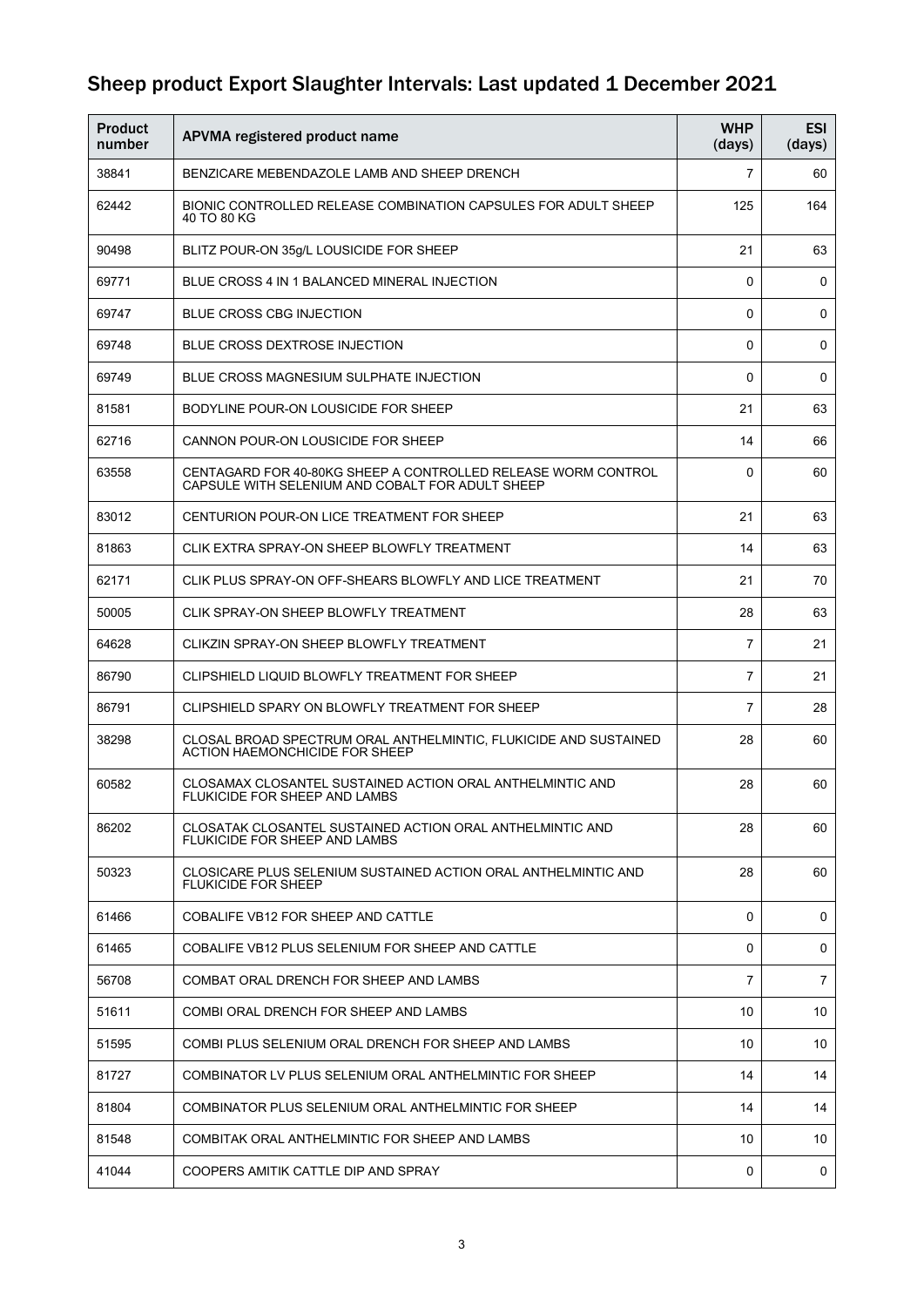| <b>Product</b><br>number | APVMA registered product name                                                                          | <b>WHP</b><br>(days) | <b>ESI</b><br>(days) |
|--------------------------|--------------------------------------------------------------------------------------------------------|----------------------|----------------------|
| 45044                    | COOPERS AMITIK EC CATTLE AND PIG SPRAY                                                                 | 0                    | 0                    |
| 47568                    | COOPERS ASSASSIN SHEEP DIP                                                                             | 14                   | 42                   |
| 61069                    | COOPERS BLOWFLY AND LICE JETTING FLUID                                                                 | 7                    | 7                    |
| 63041                    | COOPERS CLOUT BLOWFLY DESTROYER LIQUID                                                                 | $\overline{7}$       | 21                   |
| 63040                    | COOPERS CLOUT BLOWFLY DESTROYER SPRAY-ON                                                               | 7                    | 28                   |
| 54685                    | COOPERS CLOUT BLOWFLY JETTING/DIPPING LIQUID FOR SHEEP                                                 | 7                    | 21                   |
| 36340                    | COOPERS CLOUT-S BACKLINE LICE TREATMENT                                                                | 3                    | 14                   |
| 59304                    | COOPERS COLLEAGUE BROAD SPECTRUM SHEEP AND LAMB DRENCH                                                 | 14                   | 35                   |
| 62353                    | COOPERS DIAZINON SHEEP BLOWFLY DRESSING AND CATTLE, GOAT AND PIG<br><b>SPRAY</b>                       | 14                   | 21                   |
| 67132                    | COOPERS DICYCLANIL SPRAY-ON SHEEP BLOWFLY TREATMENT                                                    | 21                   | 74                   |
| 87045                    | COOPERS ERASE DICYCLANIL SPARY-ON SHEEP BLOWFLY TREATMENT (long<br>wool)                               | 28                   | 60                   |
| 87045                    | COOPERS ERASE DICYCLANIL SPRAY-ON SHEEP BLOWFLY TREATMENT (6<br>weeks wool or less)                    | 28                   | 120                  |
| 86308                    | COOPERS ERASE GOLD SPRAY-ON OFF-SHEARS SHEEP LICE TREATMENT                                            | 21                   | 21                   |
| 46231                    | COOPERS FLY STRIKE POWDER INSECTICIDE                                                                  | 14                   | 21                   |
| 86314                    | COOPERS GOLD SPRAY-ON OFF-SHEARS SHEEP LICE TREATMENT                                                  | 21                   | 21                   |
| 51359                    | COOPERS MAGNUM IGR POUR-ON SHEEP LICE DESTROYER (when used off<br>shears)                              | 0                    | 0                    |
| 51359                    | COOPERS MAGNUM IGR POUR-ON SHEEP LICE DESTROYER (when used on long<br>wool)                            | 42                   | 42                   |
| 61710                    | COOPERS MAVERICK POUR-ON FOR SHEEP                                                                     | 21                   | 28                   |
| 36152                    | COOPERS NILVERM LV ORAL DRENCH                                                                         | 3                    | $\overline{7}$       |
| 36096                    | COOPERS NILVERM ORAL DRENCH                                                                            | 3                    | $\overline{7}$       |
| 36089                    | COOPERS NILZAN LV ORAL DRENCH                                                                          | 14                   | 14                   |
| 37097                    | COOPERS PANACUR 25 ORAL ANTHELMINTIC FOR SHEEP CATTLE AND GOATS                                        | 14                   | 14                   |
| 53127                    | COOPERS PARAMAX MULTI-PURPOSE CONCENTRATE FOR SHEEP (when used<br>as a drench)                         | 14                   | 21                   |
| 53127                    | COOPERS PARAMAX MULTI-PURPOSE CONCENTRATE FOR SHEEP (when used<br>as a jetting fluid)                  | 7                    | $\overline{7}$       |
| 53520                    | COOPERS PARAMAX-F BROAD SPECTRUM ORAL ANTHELMINTIC AND<br><b>FLUKICIDE FOR SHEEP</b>                   | 21                   | 63                   |
| 47611                    | COOPERS PERMATRACE 3 YEAR COBALT PELLETS FOR SHEEP                                                     | 0                    | 0                    |
| 52607                    | COOPERS SCANDA MINERALISED WITH SELENIUM, COBALT AND ZINC BROAD<br>SPECTRUM ORAL ANTHELMINTIC SOLUTION | 10                   | 14                   |
| 60112                    | COOPERS SCANDAMAX ORAL SHEEP DRENCH COMBINATION PACK                                                   | 14                   | 21                   |
| 61351                    | COOPERS STAMPEDE POUR-ON LOUSICIDE FOR CATTLE AND SHEEP                                                | 7                    | $\overline{7}$       |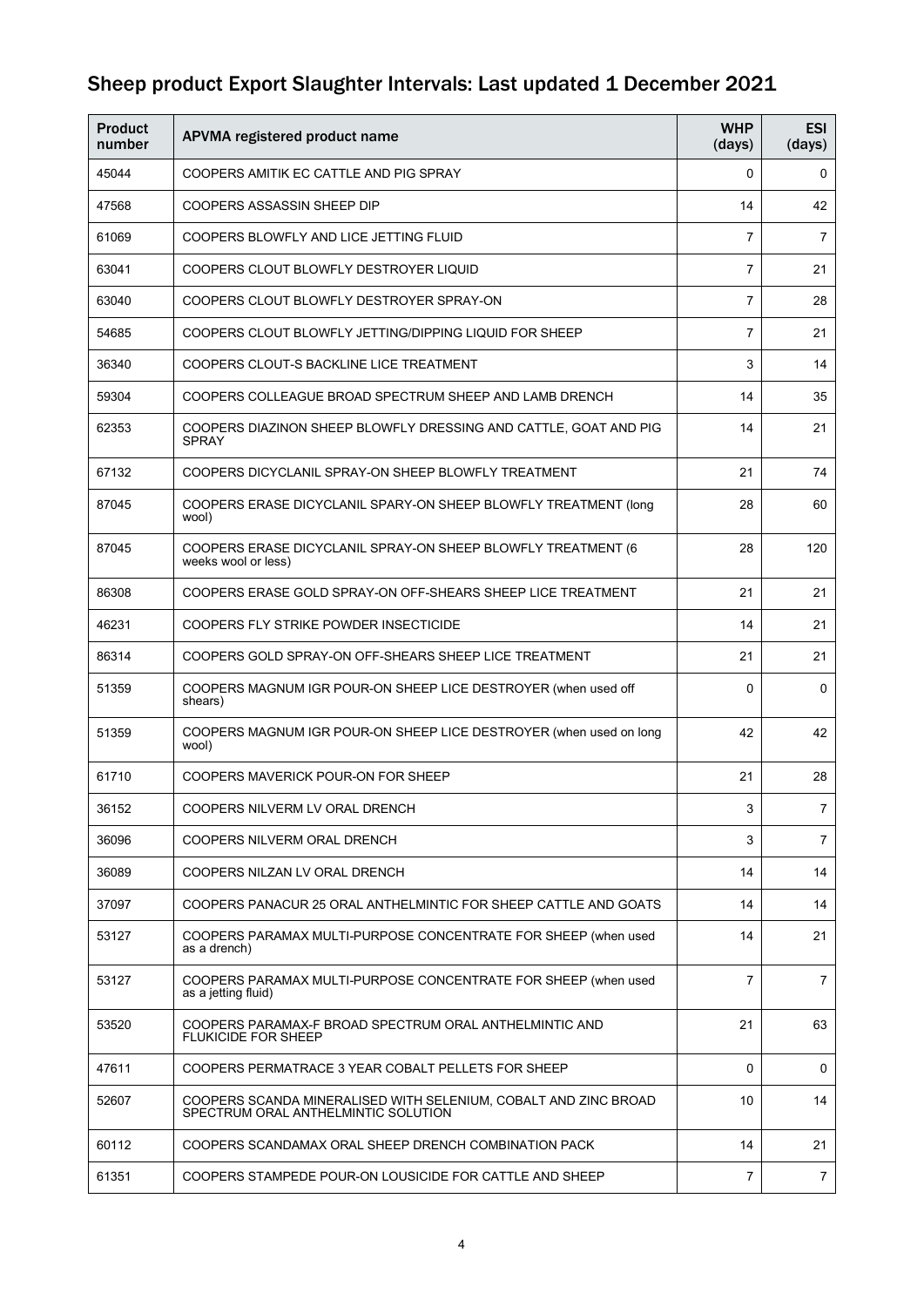| <b>Product</b><br>number | APVMA registered product name                                                                 | <b>WHP</b><br>(days) | <b>ESI</b><br>(days) |
|--------------------------|-----------------------------------------------------------------------------------------------|----------------------|----------------------|
| 48741                    | COOPERS STRIKE INSECT GROWTH REGULATOR FOR SHEEP DIPPING AND<br><b>JETTING</b>                | 0                    | 0                    |
| 87052                    | COOPERS STRIKEGUARD SPRAY-ON SHEEP BLOWFLY PROTECTION (6 weeks or<br>less)                    | 28                   | 120                  |
| 87052                    | COOPERS STRIKEGUARD SPRAY-ON SHEEP BLOWFLY PROTECTION (long wool)                             | 28                   | 60                   |
| 67327                    | COOPERS TRIFECTA TRIPLE ACTIVE DRENCH FOR SHEEP AND CATTLE<br><b>MINERALISED</b>              | 21                   | 28                   |
| 88959                    | COVAMECTIN ORAL LV FOR SHEEP                                                                  | 14                   | 28                   |
| 83885                    | COVINE CLIPSHIELD LIQUID BLOWFLY TREATMENT FOR SHEEP                                          | $\overline{7}$       | 21                   |
| 83886                    | COVINE CLIPSHIELD SPRAY-ON BLOWFLY TREATMENT FOR SHEEP                                        | 7                    | 28                   |
| 85811                    | COVINE KARMA POUR-ON LOUSICIDE FOR SHEEP                                                      | 21                   | 63                   |
| 88970                    | COVINE MOXY LA INJECTION FOR SHEEP                                                            | 91                   | 133                  |
| 88971                    | COVINE MOXY ORAL + SE FOR SHEEP                                                               | 7                    | 7                    |
| 88990                    | COVINE NAPOLEON SHEEP DRENCH                                                                  | $\overline{7}$       | 7                    |
| 86777                    | COVINE SNAP SPRAY-ON SHEEP BLOWFLY TREATMENT                                                  | 28                   | 120                  |
| 47607                    | CYDECTIN EWEGUARD 6 IN 1 VACCINE AND WORMER FOR SHEEP                                         | 28                   | 28                   |
| 58527                    | CYDECTIN EWEGUARD SE B12 6 IN 1 VACCINE AND WORMER WITH SELENIUM<br>AND VITAMIN B12 FOR SHEEP | 28                   | 28                   |
| 58532                    | CYDECTIN LONG ACTING INJECTION FOR SHEEP                                                      | 91                   | 133                  |
| 46517                    | CYDECTIN LV LOW VOLUME DRENCH FOR SHEEP                                                       | $\overline{7}$       | 7                    |
| 52917                    | CYDECTIN LV SE LOW VOLUME ORAL DRENCH FOR SHEEP WITH SELENIUM                                 | $\overline{7}$       | $\overline{7}$       |
| 69517                    | CYDECTIN MINERALISED ORAL DRENCH FOR SHEEP                                                    | 7                    | $\overline{7}$       |
| 45738                    | CYDECTIN ORAL DRENCH FOR SHEEP                                                                | $\overline{7}$       | 7                    |
| 63506                    | CYDECTIN PLUS FLUKE ORAL SOLUTION FOR SHEEP                                                   | 21                   | 70                   |
| 52085                    | CYDECTIN PLUS TAPE ORAL DRENCH AND TAPEWORM TREATMENT FOR<br>SHEEP AND LAMBS                  | 7                    | $\overline{7}$       |
| 48583                    | CYDECTIN SE ORAL DRENCH FOR SHEEP WITH SELENIUM                                               | $\overline{7}$       | $\overline{7}$       |
| 48583                    | CYDECTIN SE ORAL DRENCH FOR SHEEP WITH SELENIUM                                               | $\overline{7}$       | $\overline{7}$       |
| 47608                    | CYDECTIN WEANERGUARD 6 IN 1 VACCINE AND WORMER FOR SHEEP                                      | 28                   | 28                   |
| 49995                    | CYRAZIN LIQUID SHEEP BLOWFLY TREATMENT                                                        | 7                    | 21                   |
| 52729                    | CYRAZIN SPRAY ON SHEEP BLOWFLY TREATMENT                                                      | $\overline{7}$       | 28                   |
| 52967                    | CYRO-FLY 500 BLOWFLY TREATMENT FOR SHEEP                                                      | $\overline{7}$       | 21                   |
| 66441                    | CYRO-FLY 60 SPRAY-ON SHEEP BLOWFLY TREATMENT                                                  | $\overline{7}$       | 28                   |
| 65651                    | DEFEND SPRAY-ON SHEEP BLOWFLY TREATMENT                                                       | 28                   | 120                  |
| 45736                    | DEFIANCE S INSECTICIDAL FLYSTRIKE, MULES AND WOUND DRESSING                                   | 3                    | 14                   |
| 89219                    | DICO INTRAVAGINAL DEVICE                                                                      | 0                    | 0                    |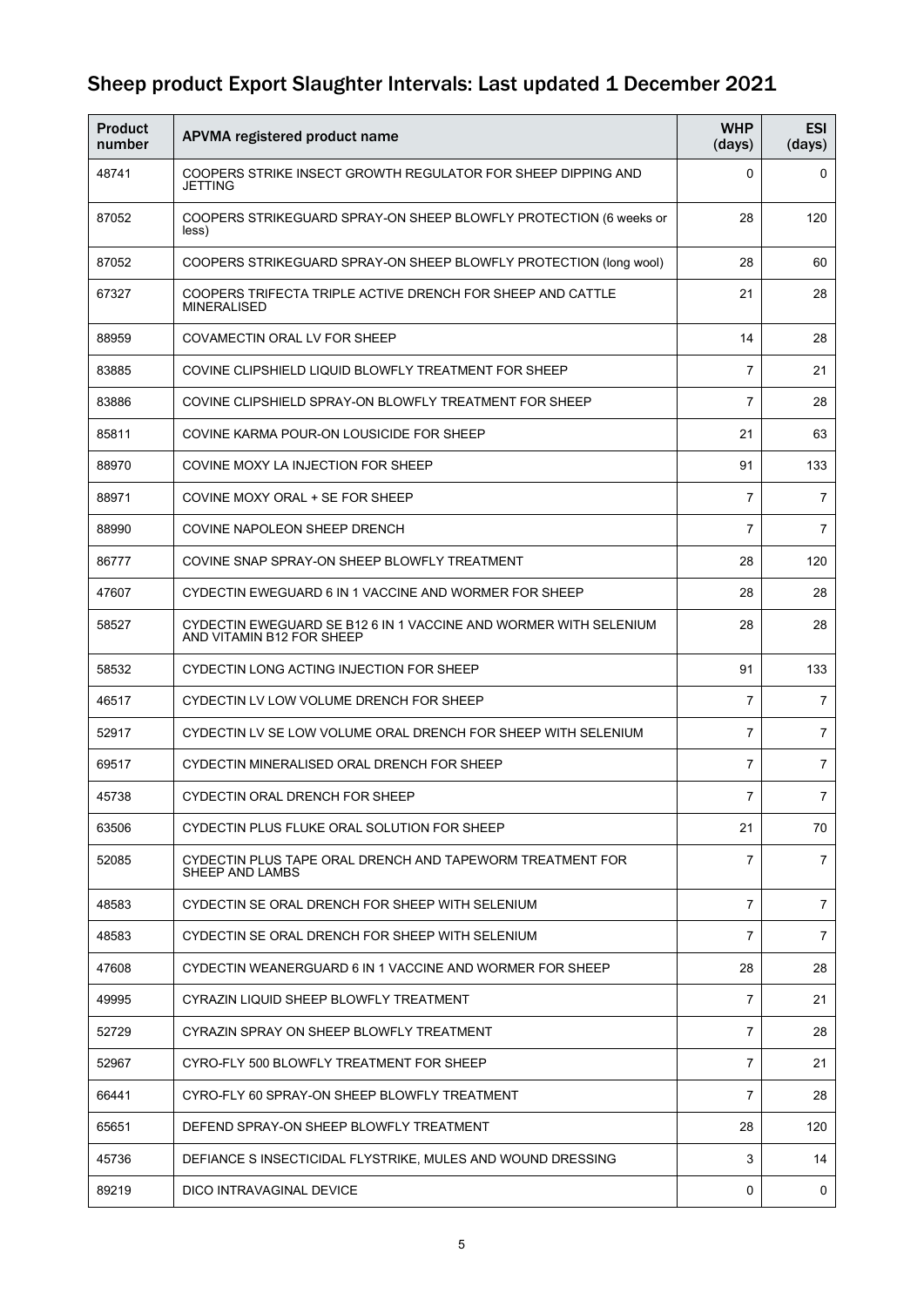| <b>Product</b><br>number | APVMA registered product name                                       | <b>WHP</b><br>(days) | <b>ESI</b><br>(days) |
|--------------------------|---------------------------------------------------------------------|----------------------|----------------------|
| 66096                    | DICYCLANIL 50 SPRAY-ON BLOWFLY TREATMENT (6 weeks wool or less)     | 28                   | 120                  |
| 66096                    | DICYCLANIL 50 SPRAY-ON BLOWFLY TREATMENT (long wool)                | 28                   | 60                   |
| 53268                    | DIFLU OFF-SHEARS IGR POUR-ON FOR SHEEP                              | 42                   | 42                   |
| 89723                    | DI-FLY EXTRA SPRAY-ON BLOWFLY TREATMENT FOR SHEEP                   | 14                   | 63                   |
| 90740                    | DI-FLY SA SPRAY-ON BLOWFLY TREATMENT FOR SHEEP                      | 7                    | 21                   |
| 86844                    | DI-FLY SPRAY-ON BLOWFLY TREATMENT FOR SHEEP                         | 28                   | 63                   |
| 86092                    | DI-FLY SPRAY-ON SHEEP BLOWFLY TREATMENT                             | 28                   | 120                  |
| 69649                    | DIPA TIK CATTLE DIP AND SPRAY                                       | 0                    | 0                    |
| 69327                    | DUO JET BLOWFLY AND LICE JETTING FLUID FOR SHEEP                    | 7                    | 7                    |
| 55633                    | DUOCARE LV PLUS SELENIUM ORAL ANTHELMINTIC FOR SHEEP                | 14                   | 14                   |
| 51411                    | DUOCARE PLUS SELENIUM ORAL ANTHELMINTIC FOR SHEEP                   | 14                   | 14                   |
| 88969                    | <b>DUOSHIELD LV + SE</b>                                            | 14                   | 14                   |
| 89250                    | DYCECTIN LONG LASTING INJECTION FOR SHEEP                           | 91                   | 133                  |
| 91543                    | DYFLY BLOWFLY TREATMENT FOR SHEEP SPRAY-ON                          | 28                   | 63                   |
| 91462                    | DYFLY LONG BLOW SPRAY-ON SHEEP BLOWFLY TREATMENT                    | 14                   | 63                   |
| 89225                    | DYFLY SPRAY-ON SHEEP BLOWFLY TREATMENT                              | 28                   | 120                  |
| 64099                    | DYNAMAX CONTROLLED RELEASE CAPSULES FOR ADULT SHEEP                 | 125                  | 164                  |
| 84809                    | DYNAMAX POWERCAP CONTROLLED RELEASE CAPSULES FOR ADULT SHEEP        | 125                  | 164                  |
| 49895                    | EAZI-BREED CIDR SHEEP AND GOAT DEVICE                               | 0                    | 0                    |
| 69963                    | ECLIPSE COMBINATION ORAL DRENCH FOR SHEEP                           | 14                   | 42                   |
| 47359                    | ELANCO AF1404 RUMENSIN 100 MONENSIN SODIUM                          | 1                    | $\sqrt{2}$           |
| 56875                    | ELANCO AH0492 EXTINOSAD LICE, FLY AND MAGGOT ELIMINATOR (long wool) | 0                    | 0                    |
| 60117                    | ELANCO AH0493 EXTINOSAD POUR-ON FOR SHEEP (long wool)               | 0                    | 0                    |
| 60117                    | ELANCO AH0493 EXTINOSAD POUR-ON FOR SHEEP (off-shears)              | 14                   | 21                   |
| 63384                    | ELANCO CYREX LIQUID SHEEP BLOWFLY AND LICE TREATMENT                | 35                   | 84                   |
| 70172                    | ELANCO IVERMECTIN 16 BLOWFLY AND LICE JETTING FLUID FOR SHEEP       | $\overline{7}$       | $\overline{7}$       |
| 70173                    | ELANCO TEMEPHOS 350 SHEEP DIP                                       | 14                   | 42                   |
| 52466                    | EPIC POUR-ON LOUSICIDE FOR SHEEP                                    | 14                   | 66                   |
| 81540                    | ERADICATOR POUR-ON LOUSICIDE FOR SHEEP                              | 21                   | 63                   |
| 51290                    | EUREKA GOLD OP SPRAY-ON OFF-SHEARS SHEEP LICE TREATMENT             | 21                   | 21                   |
| 85199                    | EXACTA DUAL ACTION ORAL DRENCH FOR SHEEP                            | 10                   | 10                   |
| 60489                    | EXIFLUKE ORAL FLUKICIDE FOR SHEEP, CATTLE AND GOATS                 | 21                   | 63                   |
| 83017                    | EXILICE POUR-ON LOUSICIDE FOR SHEEP                                 | 21                   | 63                   |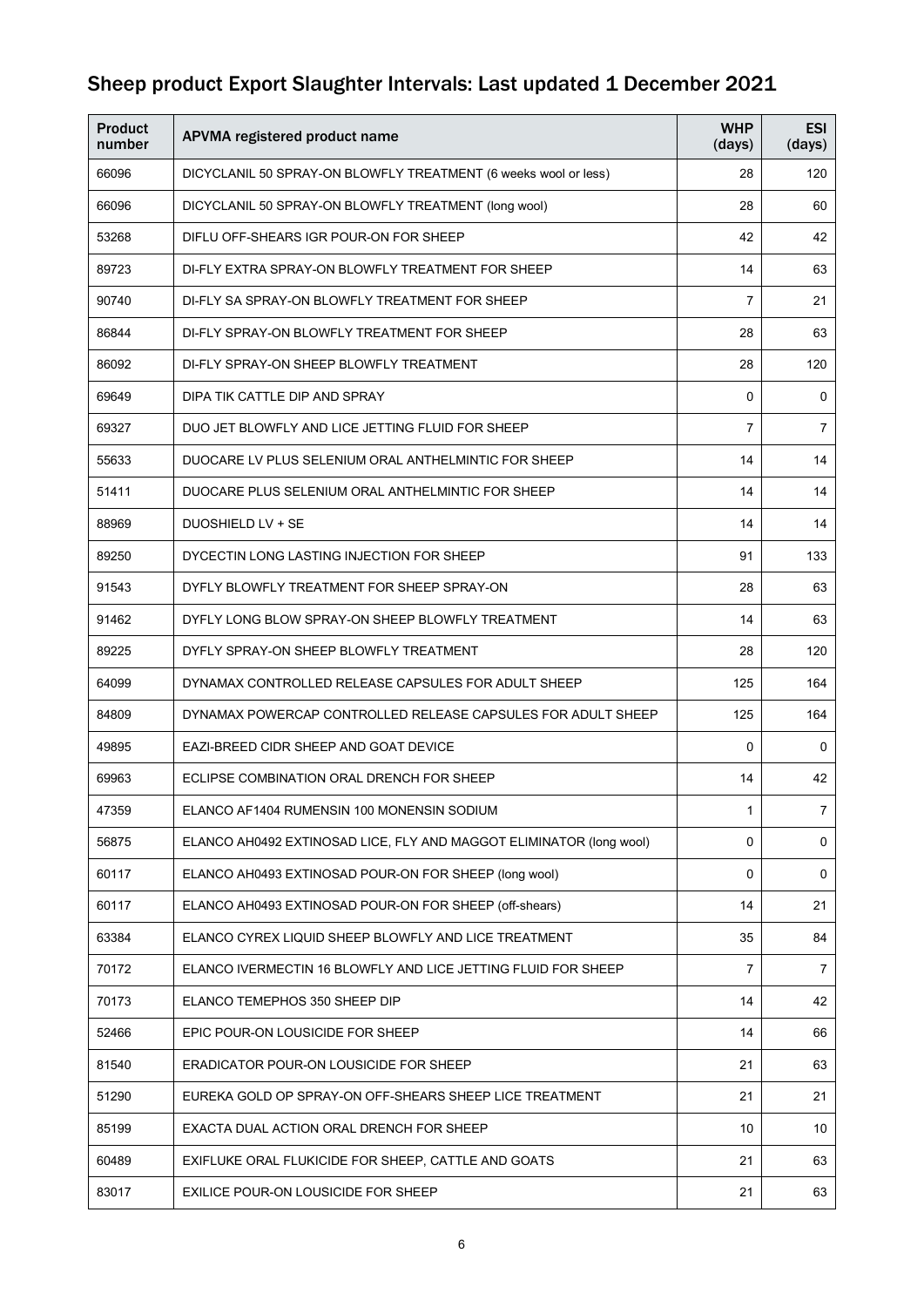| <b>Product</b><br>number | APVMA registered product name                                                                   | <b>WHP</b><br>(days) | <b>ESI</b><br>(days) |
|--------------------------|-------------------------------------------------------------------------------------------------|----------------------|----------------------|
| 49713                    | EXTENDER 100 100 DAY CONTROLLED RELEASE CAPSULE FOR 40-80KG SHEEP                               | 0                    | 60                   |
| 37643                    | EXTENDER JUNIOR 100 DAY CONTROLLED RELEASE CAPSULE FOR 20-40KG<br><b>SHEEP</b>                  | 0                    | 60                   |
| 54389                    | EXTENDER SECO FOR 40 - 80 KG SHEEP A CONTROLLED RELEASE WORM<br>CONTROL CAPSULE FOR ADULT SHEEP | 0                    | 60                   |
| 52865                    | <b>FASICARE 120 FLUKICIDE FOR CATTLE AND SHEEP</b>                                              | 21                   | 63                   |
| 52467                    | FASIMEC SHEEP ORAL FLUKICIDE AND BROAD SPECTRUM DRENCH                                          | 21                   | 63                   |
| 52185                    | FASINEX 100 ORAL FLUKICIDE FOR SHEEP, CATTLE AND GOATS                                          | 21                   | 63                   |
| 47676                    | <b>FASINEX 50 FLUKICIDE FOR SHEEP CATTLE AND GOATS</b>                                          | 28                   | 63                   |
| 85544                    | FENNEC POUR-ON FOR SHEEP                                                                        | 63                   | 84                   |
| 47015                    | FIRST DRENCH ORAL ANTHELMINTIC FOR CONTROL OF ROUNDWORMS,<br>LUNGWORMS AND TAPEWORMS IN LAMBS   | 3                    | $\overline{7}$       |
| 50229                    | FIRSTMECTIN ENDECTOCIDE AND TAPEWORMER FOR LAMBS                                                | 14                   | 28                   |
| 56998                    | FIRSTMECTIN SE SELENISED ENDECTOCIDE AND TAPEWORMER FOR LAMBS                                   | 14                   | 28                   |
| 45968                    | FLEECECARE INSECT GROWTH REGULATOR FOR SHEEP DIPPING AND<br>JETTING                             | 0                    | $\Omega$             |
| 85162                    | FLEECEJET BLOWFLY AND LICE JETTING FLUID                                                        | 7                    | $\overline{7}$       |
| 67594                    | FLI-GUARD SPRAY ON SHEEP BLOWFLY TREATMENT                                                      | 28                   | 120                  |
| 39066                    | FLOCKMASTER INSTANT WETTING POWDER SHEEP DIP                                                    | 1                    | 1                    |
| 52715                    | FLUKAMEC ANTHELMINTIC FOR SHEEP                                                                 | 21                   | 63                   |
| 54108                    | FLUKAMEC PLUS SELENIUM ANTHELMINTIC FOR SHEEP                                                   | 21                   | 63                   |
| 51308                    | FLUKARE C FLUKICIDE FOR CATTLE AND SHEEP                                                        | 21                   | 63                   |
| 56725                    | FLUKARE C PLUS SELENIUM FLUKICIDE FOR CATTLE, SHEEP AND GOATS                                   | 21                   | 63                   |
| 56706                    | FLUKAZOLE C PLUS SELENIUM COMBINATION FLUKE AND ROUNDWORM<br>DRENCH FOR CATTLE AND SHEEP        | 21                   | 63                   |
| 83154                    | FLYBAN SPRAY-ON SHEEP BLOWFLY TREATMENT (6 weeks wool or less)                                  | 28                   | 120                  |
| 83154                    | FLYBAN SPRAY-ON SHEEP BLOWFLY TREATMENT (long wool)                                             | 28                   | 60                   |
| 84825                    | FLYSHIELD LIQUID BLOWFLY TREATMENT FOR SHEEP                                                    | 7                    | 21                   |
| 80941                    | FLYSHIELD LIQUID SHEEP BLOWFLY TREATMENT                                                        | 7                    | 21                   |
| 84826                    | FLYSHIELD SPRAY-ON BLOWFLY TREATMENT FOR SHEEP                                                  | 7                    | 28                   |
| 80983                    | FLYSHIELD SPRAY-ON SHEEP BLOWFLY TREATMENT                                                      | 7                    | 28                   |
| 50973                    | <b>GENESIS DRENCH ORAL ANTIPARASITIC FOR SHEEP</b>                                              | 14                   | 14                   |
| 57812                    | GENESIS DRENCH WITH SELENIUM ORAL ANTIPARASITIC FOR SHEEP                                       | 14                   | 14                   |
| 49703                    | GENESIS INJECTION ABAMECTIN ANTIPARASITIC FOR CATTLE & SHEEP                                    | 35                   | 42                   |
| 53891                    | GENESIS TAPE ORAL ABAMECTIN/PRAZIQUANTEL DRENCH FOR SHEEP AND<br><b>LAMBS</b>                   | 14                   | 28                   |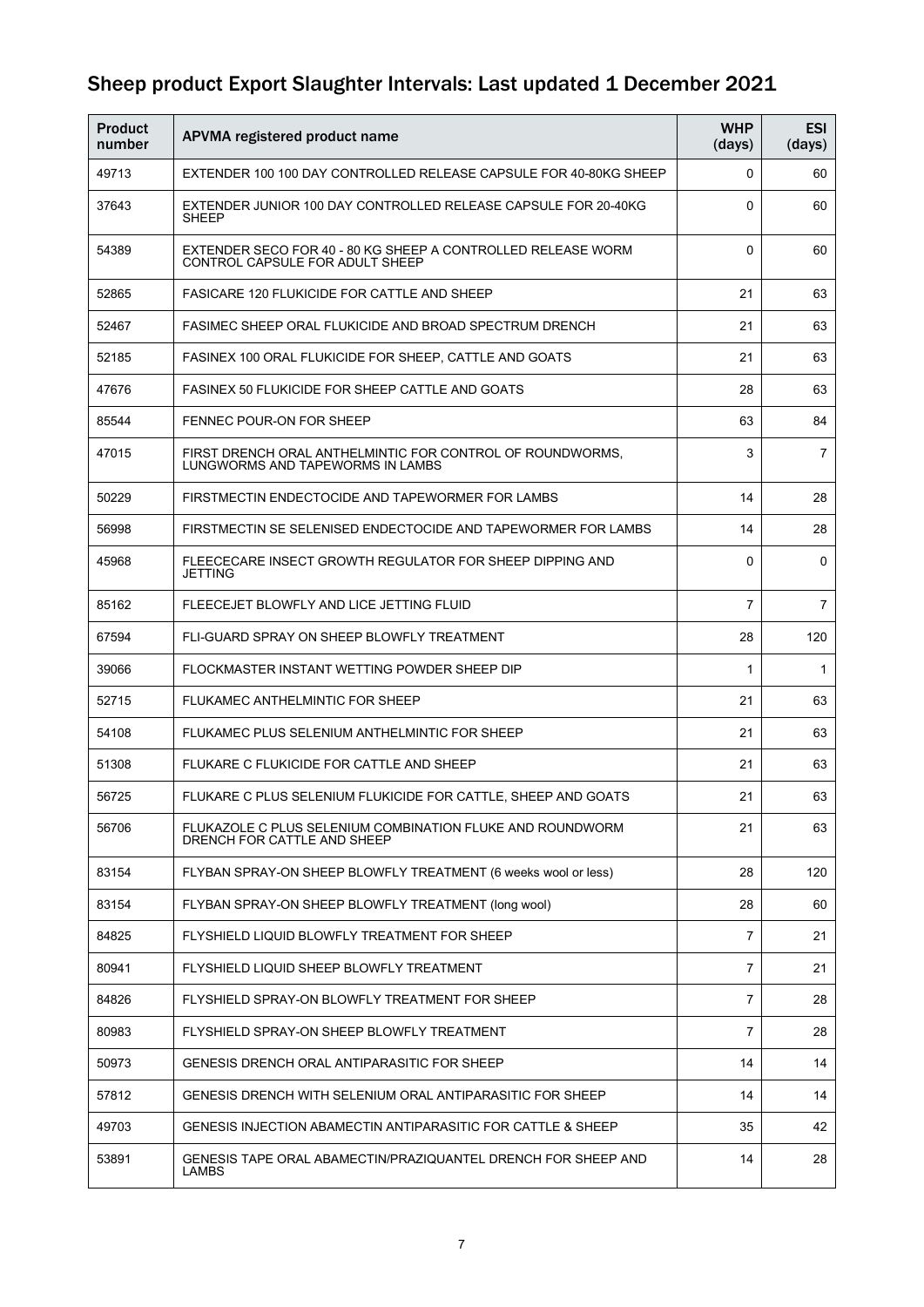| <b>Product</b><br>number | APVMA registered product name                                                                    | <b>WHP</b><br>(days) | <b>ESI</b><br>(days) |
|--------------------------|--------------------------------------------------------------------------------------------------|----------------------|----------------------|
| 57844                    | GENESIS XTRA DRENCH ORAL BROAD SPECTRUM ANTIPARASITIC FOR SHEEP<br>WITH BARBERS POLE LONG ACTION | 49                   | 84                   |
| 59898                    | HAT-TRICK TRIPLE COMBINATION DRENCH FOR SHEEP                                                    | 14                   | 28                   |
| 86745                    | <b>HERCULES POUR ON FOR LICE</b>                                                                 | 21                   | 63                   |
| 66589                    | HRC URANUS SHEEP BLOWFLY TREATMENT                                                               | $\overline{7}$       | 21                   |
| 65089                    | HRC URANUS SPRAY-ON SHEEP BLOWFLY TREATMENT                                                      | $\overline{7}$       | 28                   |
| 86095                    | I-JET SHEEP BLOWFLY AND LICE TREATMENT                                                           | $\overline{7}$       | 7                    |
| 68974                    | <b>ILIUM BUCCALGESIC OTM</b>                                                                     | 10                   | 10                   |
| 58522                    | IMAX SC ORAL CONCENTRATE PARASITICIDE FOR SHEEP                                                  | 14                   | 14                   |
| 91266                    | IMIDACLOPRID POUR-ON LOUSICIDE FOR SHEEP                                                         | 21                   | 63                   |
| 84096                    | INDEPENDANTS OWN ABASTAR PLUS SELENIUM HIGH VOLUME ORAL DRENCH                                   | 14                   | 28                   |
| 88244                    | INDEPENDANTS OWN SPINOFF POUR-ON FOR SHEEP (long wool)                                           | 0                    | 0                    |
| 88244                    | INDEPENDANTS OWN SPINOFF POUR-ON FOR SHEEP (off shears and suckling<br>lambs)                    | 14                   | 21                   |
| 87614                    | INDEPENDENTS OWN ALBEMAX BROAD SPECTRUM SHEEP LAMB AND GOAT<br><b>DRENCH</b>                     | 10                   | 10                   |
| 91207                    | INDEPENDENTS OWN FLYK EXTRA SPRAY-ON SHEEP BLOWFLY TREATMENT                                     | 14                   | 63                   |
| 84054                    | INDEPENDENTS OWN ENCORE POUR-ON LOUSICIDE FOR SHEEP                                              | 21                   | 63                   |
| 85136                    | INDEPENDENTS OWN EXITRAZ EC CATTLE AND PIG SPRAY                                                 | 0                    | 0                    |
| 86911                    | INDEPENDENTS OWN EXITRAZ WP CATTLE DIP AND SPRAY                                                 | 0                    | 0                    |
| 66378                    | INDEPENDENTS OWN JET AWAY BLOWFLY AND LICE JETTING FLUID FOR<br><b>SHEEP</b>                     | $\overline{7}$       | $\overline{7}$       |
| 86346                    | INDEPENDENTS OWN LEVISTAR LV ORAL DRENCH                                                         | 3                    | $\overline{7}$       |
| 53023                    | INDEPENDENTS OWN VENUS LIQUID SHEEP BLOWFLY TREATMENT                                            | 7                    | 21                   |
| 52745                    | INDEPENDENTS OWN VENUS SPRAY-ON SHEEP BLOWFLY TREATMENT                                          | 7                    | 28                   |
| 90619                    | INDEPENDENTS OWN VIXEN POUR-ON LOUSICIDE FOR SHEEP                                               | 42                   | 56                   |
| 37512                    | IVOMEC LIQUID FOR SHEEP BROAD SPECTRUM ORAL ANTIPARASITIC<br>SOLUTION                            | 10                   | 10                   |
| 48057                    | IVOMEC LIQUID WITH SELENIUM FOR SHEEP                                                            | 10                   | 10                   |
| 48688                    | IVOMEC MAXIMIZER CONTROLLED RELEASE CAPSULES FOR ADULT SHEEP 40<br>TO 80 KG                      | 126                  | 126                  |
| 48689                    | IVOMEC MAXIMIZER CONTROLLED RELEASE CAPSULES FOR WEANER SHEEP<br>20 TO 40 KG                     | 126                  | 126                  |
| 40510                    | IVOMEC-RV REDUCED VOLUME DRENCH FOR SHEEP                                                        | 10                   | 10                   |
| 45623                    | JETAMEC JETTING FLUID CONCENTRATE                                                                | 7                    | $\overline{7}$       |
| 68513                    | JETGARD BLOWFLY AND LICE JETTING FLUID                                                           | 7                    | $\overline{7}$       |
| 90020                    | JUROX TRIPLE DRENCH                                                                              | 7                    | 17                   |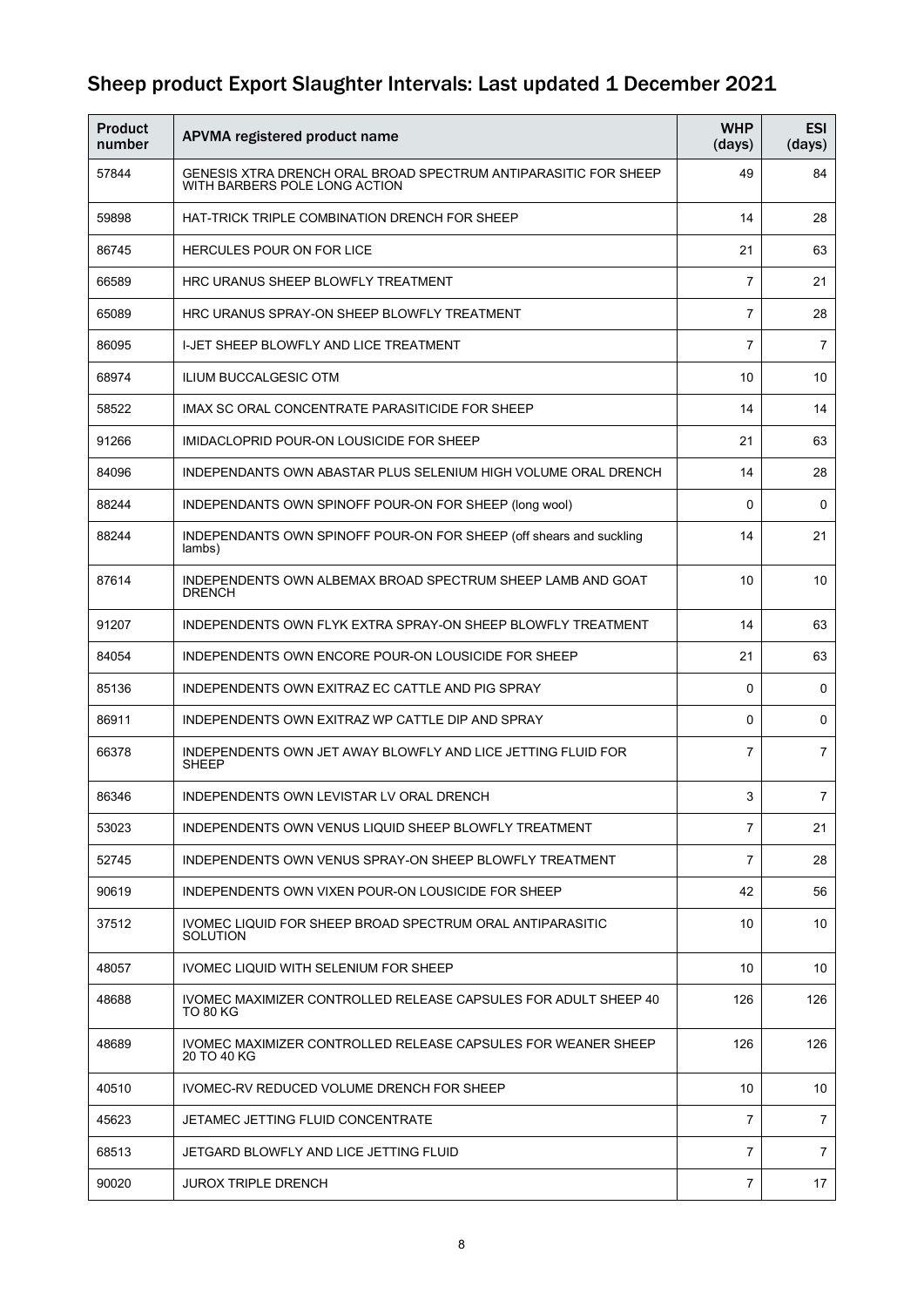| <b>Product</b><br>number | APVMA registered product name                                 | <b>WHP</b><br>(days) | <b>ESI</b><br>(days) |
|--------------------------|---------------------------------------------------------------|----------------------|----------------------|
| 87848                    | KARMA 35 POUR-ON LOUSICIDE FOR SHEEP                          | 21                   | 63                   |
| 86773                    | KARMA POUR-ON LOUSICIDE FOR SHEEP                             | 21                   | 63                   |
| 37640                    | <b>KFM BLOWFLY DRESSING</b>                                   | 14                   | 21                   |
| 61444                    | KFM LIQUID SHEEP BLOWFLY TREATMENT                            | 7                    | 21                   |
| 62845                    | KFM SPRAY ON SHEEP BLOWFLY PROTECTION                         | 7                    | 28                   |
| 38851                    | LEVAMISOLE GOLD LV ORAL ANTHELMINTIC FOR SHEEP AND CATTLE     | 3                    | $\overline{7}$       |
| 38842                    | LEVAMISOLE GOLD ORAL ANTHELMINTIC FOR SHEEP AND CATTLE        | 3                    | $\overline{7}$       |
| 81726                    | LEVICLEAR ORAL ANTHELMINTIC FOR SHEEP AND CATTLE              | 3                    | 7                    |
| 53573                    | LEVIMAX LV ORAL BROAD SPECTRUM ANTHELMINTIC DRENCH            | 3                    | 7                    |
| 53565                    | LEVIMAX ORAL BROAD SPECTRUM ANTHELMINTIC DRENCH               | 3                    | $\overline{7}$       |
| 66896                    | LUCI-GUARD SPRAY ON SHEEP BLOWFLY TREATMENT                   | 28                   | 112                  |
| 84980                    | LUCIZINE LIQUID BLOWFLY TREATMENT FOR SHEEP                   | $\overline{7}$       | 21                   |
| 85009                    | LUCIZINE SPRAY-ON SHEEP BLOWFLY TREATMENT                     | 7                    | 28                   |
| 58306                    | MAGIK SPRAY-ON SHEEP BLOWFLY AND LICE TREATMENT               | 21                   | 70                   |
| 64604                    | <b>MAXIMUS LONG ACTING INJECTION FOR SHEEP</b>                | 91                   | 133                  |
| 62515                    | MAXIMUS PLUS SELENIUM MOXIDECTIN DRENCH FOR SHEEP             | $\overline{7}$       | 7                    |
| 91287                    | <b>MECTOGUARD FLY &amp; LICE JETTING FLUID</b>                | $\overline{7}$       | $\overline{7}$       |
| 54061                    | METACAM 20MG/ML SOLUTION FOR INJECTION                        | 11                   | 11                   |
| 88487                    | MONEMIX 100 PREMIX                                            | $\mathbf{1}$         | 7                    |
| 88176                    | MONEMIX 200 PREMIX                                            | 1                    | 7                    |
| 89100                    | MONEMIX TECHNICAL PREMIX                                      | 1                    | 7                    |
| 86687                    | MOXI LA LONG ACTING INJECTION FOR SHEEP                       | 91                   | 133                  |
| 91210                    | <b>MOXI-3 ORAL DRENCH FOR SHEEP</b>                           | 7                    | 17                   |
| 91208                    | MOXIFORCE-3 ORAL DRENCH FOR SHEEP                             | 7                    | 17                   |
| 88432                    | MOXIMAX LA INJECTABLE FOR SHEEP                               | 91                   | 133                  |
| 67210                    | MOXIMAX LONG ACTING INJECTION FOR SHEEP                       | 91                   | 133                  |
| 80572                    | MOXIMAX MOXIDECTIN LONG ACTING INJECTION FOR SHEEP            | 91                   | 133                  |
| 88392                    | MOXIMAX MOXIDECTIN ORAL DRENCH FOR SHEEP WITH SELENIUM        | $\overline{7}$       | 7                    |
| 80469                    | MOXIMAX MOXIDECTIN PLUS SELENIUM ORAL DRENCH FOR SHEEP        | 7                    | $\overline{7}$       |
| 65652                    | MOXIMAX PLUS SELENIUM ORAL DRENCH FOR SHEEP                   | 7                    | $\overline{7}$       |
| 83920                    | MOXISTAR LONG ACTING INJECTION FOR SHEEP                      | 91                   | 133                  |
| 86229                    | MOXISTAR LV SE LOW VOLUME ORAL DRENCH FOR SHEEP WITH SELENIUM | 7                    | $\overline{7}$       |
| 64484                    | MOXITAK LV LOW VOLUME DRENCH FOR SHEEP                        | $\overline{7}$       | $\overline{7}$       |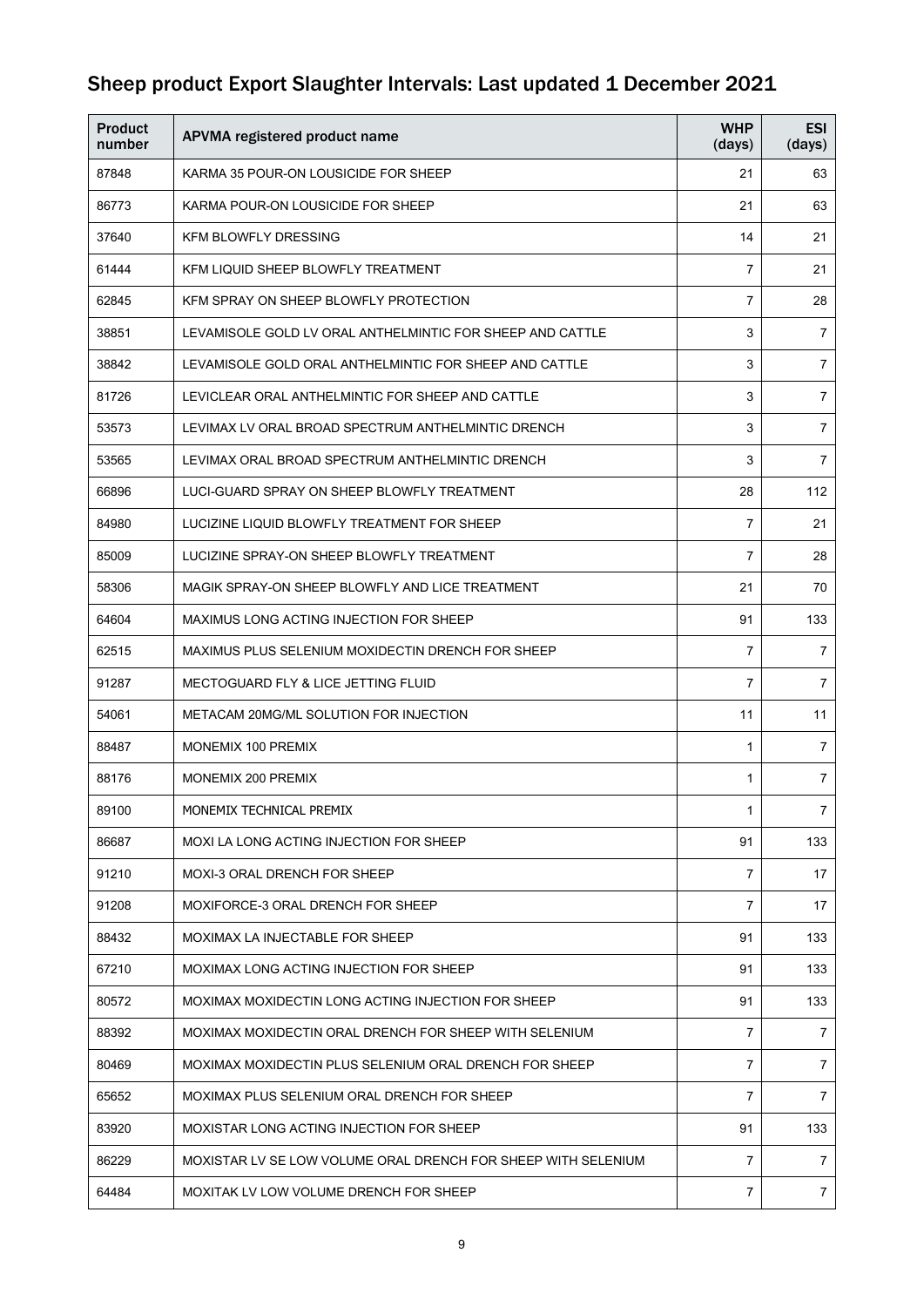| <b>Product</b><br>number | APVMA registered product name                                                     | <b>WHP</b><br>(days) | <b>ESI</b><br>(days) |
|--------------------------|-----------------------------------------------------------------------------------|----------------------|----------------------|
| 66662                    | MOXITAK SE LV LOW VOLUME DRENCH FOR SHEEP                                         | 7                    | 7                    |
| 66666                    | MOXITAK SE ORAL DRENCH FOR SHEEP                                                  | 7                    | $\overline{7}$       |
| 89002                    | MUSTER POUR-ON LOUSICIDE FOR CATTLE AND SHEEP                                     | 7                    | $\overline{7}$       |
| 63663                    | NAPFIX LIQUID NAPHTHALOPHOS COMBINATION DRENCH FOR SHEEP                          | 14                   | 28                   |
| 88082                    | NEOVEK SPRAY-ON SHEEP BLOWFLY TREATMENT                                           | 28                   | 120                  |
| 87525                    | NEOVEMOX LONG ACTING INJECTION FOR SHEEP                                          | 91                   | 133                  |
| 68533                    | <b>NOVORMON ECG</b>                                                               | 0                    | 0                    |
| 68253                    | NUCIDOL GOLD OP SPRAY-ON OFF-SHEARS SHEEP LICE TREATMENT                          | 21                   | 21                   |
| 53409                    | NUCOMBO ORAL ANTHELMINTIC DRENCH FOR SHEEP AND LAMBS                              | 14                   | 14                   |
| 59408                    | OPTAMAX 100 DAY SEQUENTIAL RELEASE CAPSULE FOR 40-80KG SHEEP                      | 126                  | 126                  |
| 59538                    | OPTAMAX WEANER 100 DAY SEQUENTIAL RELEASE CAPSULE FOR 20-40KG<br><b>SHEEP</b>     | 126                  | 126                  |
| 91457                    | OVERSTRIKE LIQUID SHEEP BLOWFLY TREATMENT                                         | $\overline{7}$       | 21                   |
| 91503                    | OVERSTRIKE SPRAY-ON SHEEP BLOWFLY TREATMENT                                       | $\overline{7}$       | 28                   |
| 40267                    | OXFEN LV ANTHELMINTIC FOR SHEEP CATTLE AND GOATS                                  | 10                   | 14                   |
| 69650                    | PARADISE SHEEP DIP                                                                | 14                   | 42                   |
| 85566                    | PASTORAL AG DICYCLANIL SPRAY-ON SHEEP BLOWFLY TREATMENT (6 weeks<br>wool or less) | 28                   | 120                  |
| 85566                    | PASTORAL AG DICYCLANIL SPRAY-ON SHEEP BLOWFLY TREATMENT (long wool)               | 28                   | 60                   |
| 68628                    | PASTORAL AG IMIDACLOPRID POUR-ON LICE TREATMENT FOR SHEEP                         | 21                   | 63                   |
| 90295                    | PASTORAL AG IMIDALAB POUR-ON LICE TREATMENT FOR SHEEP                             | 21                   | 63                   |
| 88811                    | PASTORAL AG IVERLAB BLOWFLY AND LICE JETTING FLUID FOR SHEEP                      | $\overline{7}$       | $\overline{7}$       |
| 88834                    | PASTORAL AG LEVAMISOLE LV ORAL DRENCH                                             | 3                    | $\overline{7}$       |
| 88836                    | PASTORAL AG LEVAMISOLE ORAL DRENCH                                                | 3                    | $\overline{7}$       |
| 88838                    | PASTORAL AG MOXIDECTIN LONG ACTING INJECTION FOR SHEEP                            | 91                   | 133                  |
| 69565                    | PASTORAL AG MOXIDECTIN ORAL DRENCH FOR SHEEP WITH SELENIUM                        | 7                    | $\overline{7}$       |
| 88838                    | PASTORAL AG MOXILAB LONG ACTING INJECTION FOR SHEEP                               | 91                   | 133                  |
| 91141                    | PASTORAL AG SPINOLAB POUR-ON FOR SHEEP (long wool)                                | 0                    | 0                    |
| 91141                    | PASTORAL AG SPINOLAB POUR-ON FOR SHEEP (off shears and suckling lambs)            | 14                   | 21                   |
| 86433                    | PENTAMOX MINERALISED ORAL DRENCH FOR SHEEP                                        | 5                    | $\overline{7}$       |
| 89473                    | PHARMTET 300MG/ML INJECTION                                                       | 28                   | 28                   |
| 63766                    | PIRANHA DIP FOR SHEEP                                                             | 42                   | 60                   |
| 84466                    | POLE-AXE SHEEP DRENCH                                                             | $\overline{7}$       | $\overline{7}$       |
| 58458                    | POLE-VAULT SHEEP DRENCH                                                           | 7                    | $\overline{7}$       |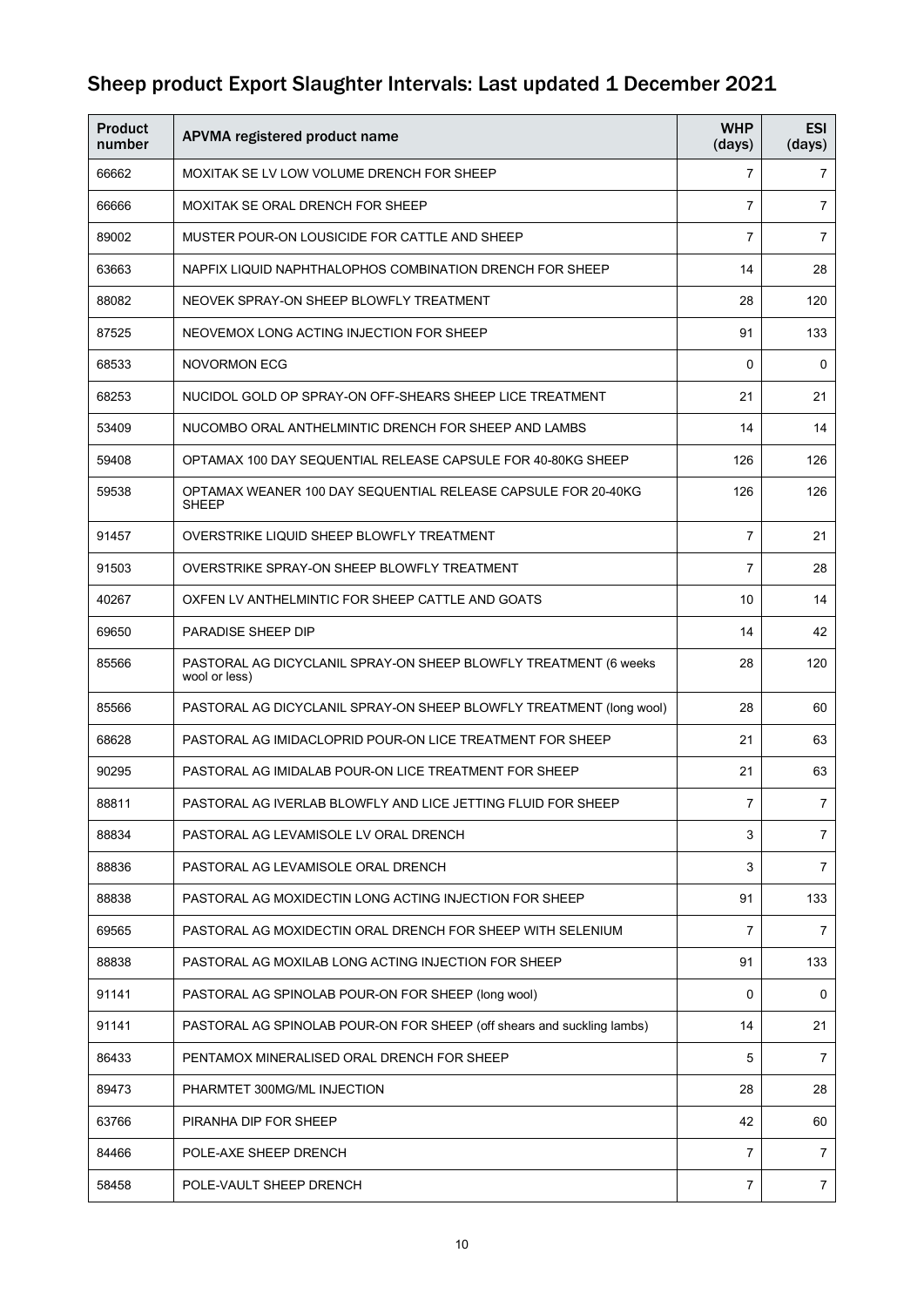| Product<br>number | APVMA registered product name                                                                               | <b>WHP</b><br>(days) | <b>ESI</b><br>(days) |
|-------------------|-------------------------------------------------------------------------------------------------------------|----------------------|----------------------|
| 81485             | POWERSHIELD POUR-ON LOUSICIDE FOR SHEEP                                                                     | 21                   | 63                   |
| 90649             | PROGUARD JETTING LIQUID SHEEP BLOWFLY TREATMENT                                                             | 7                    | 21                   |
| 67576             | PROGUARD LIQUID SHEEP BLOWFLY TREATMENT                                                                     | 7                    | 21                   |
| 67540             | PROGUARD SPRAY-ON SHEEP BLOWFLY TREATMENT                                                                   | $\overline{7}$       | 28                   |
| 62099             | PYRIMIDE 3-WAY COMBINATION DRENCH FOR SHEEP                                                                 | 14                   | 42                   |
| 86851             | RAIDEN LOW VOLUME ABAMECTIN DRENCH FOR SHEEP AND LAMBS                                                      | 14                   | 28                   |
| 91124             | RAMETIN ORAL SHEEP DRENCH                                                                                   | 7                    | 7                    |
| 35800             | RAMETIN SHEEP DRENCH                                                                                        | 7                    | 7                    |
| 68070             | RANDLAB MELOXICAM INJECTION ANTI-INFLAMMATORY INJECTION                                                     | 11                   | 11                   |
| 80860             | RANGER ABAMECTIN PLUS SELENIUM BROAD SPECTRUM ANTIPARASITIC<br>DRENCH FOR SHEEP AND LAMBS                   | 14                   | 28                   |
| 90703             | REBEL POUR ON FOR SHEEP                                                                                     | 21                   | 28                   |
| 88372             | RENEGADE SHEEP DIP                                                                                          | 14                   | 42                   |
| 51596             | ROTATE ORAL DRENCH FOR SHEEP & LAMBS                                                                        | 10                   | 10                   |
| 51440             | RYCOBEN BROAD SPECTRUM SHEEP & LAMB DRENCH                                                                  | 10                   | 10                   |
| 51475             | RYCOMECTIN ORAL DRENCH FOR SHEEP AND LAMBS                                                                  | 14                   | 28                   |
| 51406             | RYCOMECTIN-RV PLUS SELENIUM ORAL DRENCH FOR SHEEP                                                           | 14                   | 28                   |
| 55285             | RYCOTRIPLE 3-WAY COMBINATION DRENCH FOR SHEEP BROAD SPECTRUM<br>ORAL ANTIPARASITIC WITH SELENIUM AND COBALT | 14                   | 21                   |
| 51441             | RYCOZOLE ORAL ANTHELMINTIC FOR SHEEP AND CATTLE                                                             | 3                    | $\overline{7}$       |
| 53112             | RYCOZOLE RV PLUS SELENIUM ORAL ANTHELMINTIC FOR SHEEP AND CATTLE                                            | 3                    | $\overline{7}$       |
| 40081             | SALVO ORAL ANTHELMINTIC FOR SHEEP AND LAMBS                                                                 | 14                   | 14                   |
| 70103             | SELENIUM ORAL CONCENTRATE                                                                                   | $\Omega$             | $\mathbf 0$          |
| 47055             | SEPONVER SE SUSTAINED ACTION ORAL ANTHELMINTIC AND FLUKICIDE FOR<br>SHEEP WITH SELENIUM                     | 28                   | 60                   |
| 64460             | SEQUEL ABAMECTIN/LEVAMISOLE COMBI DRENCH FOR SHEEP                                                          | 14                   | 42                   |
| 67740             | SHEEPGUARD LONG ACTING INJECTION FOR SHEEP                                                                  | 91                   | 133                  |
| 65367             | SHEEPGUARD SE ORAL DRENCH FOR SHEEP WITH SELENIUM                                                           | $\overline{7}$       | 7                    |
| 91347             | SIDEWINDER LA LONG ACTING INJECTION FOR SHEEP                                                               | 91                   | 133                  |
| 86794             | SNAP SPRAY-ON SHEEP BLOWFLY TREATMENT (6 weeks wool or less)                                                | 28                   | 120                  |
| 86794             | SNAP SPRAY-ON SHEEP BLOWFLY TREATMENT (long wool)                                                           | 28                   | 120                  |
| 85059             | SNIPER POUR-ON LOUSICIDE FOR SHEEP                                                                          | 21                   | 63                   |
| 80851             | SPARTAN SC SHEEP BLOWFLY TREATMENT                                                                          | 7                    | 21                   |
| 80858             | SPARTAN SPRAY ON SHEEP BLOWFLY PROTECTION                                                                   | 7                    | 28                   |
| 64247             | STARTECT BROAD SPECTRUM ORAL DRENCH FOR SHEEP                                                               | 14                   | 28                   |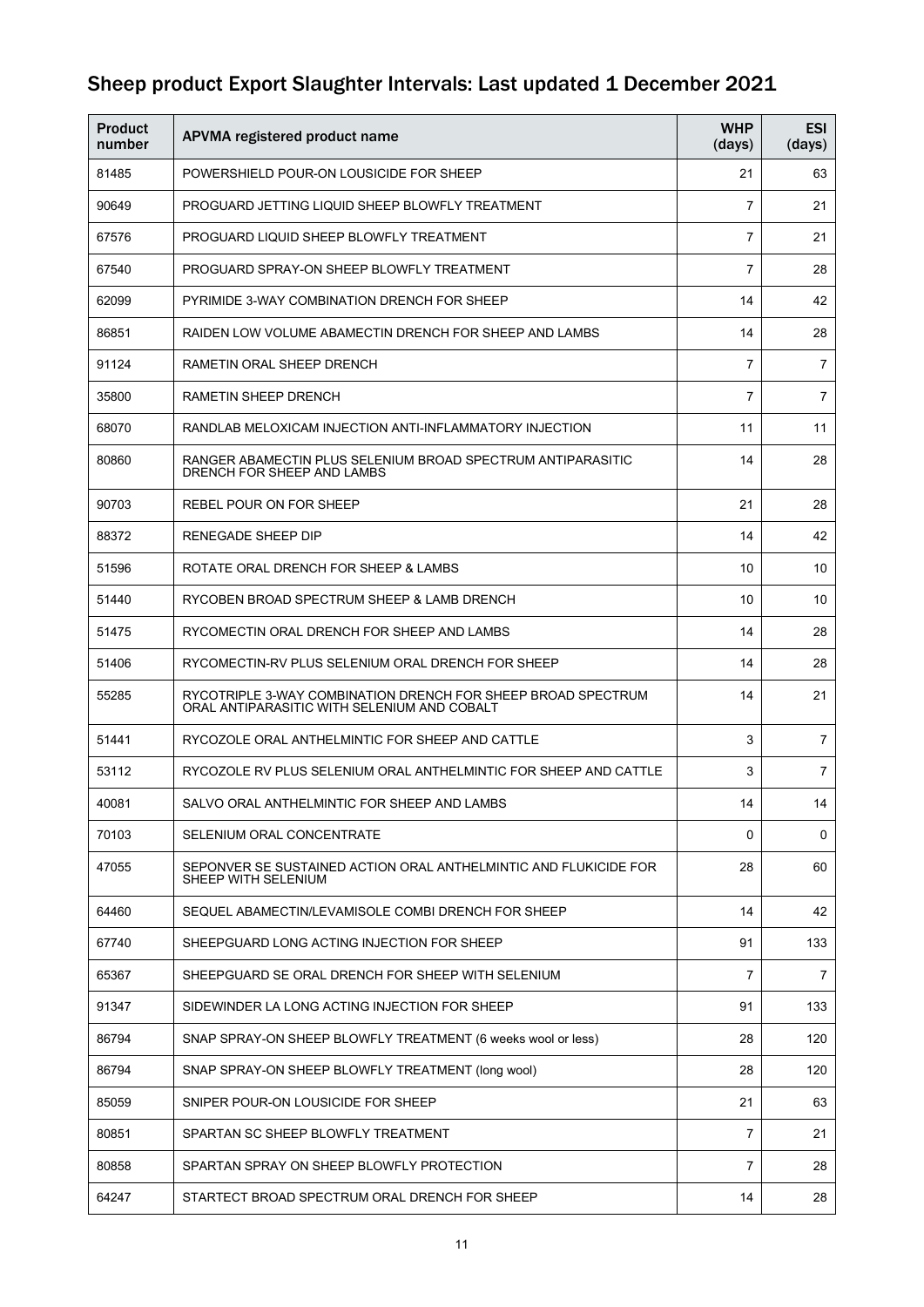| <b>Product</b><br>number | APVMA registered product name                                                               | <b>WHP</b><br>(days) | <b>ESI</b><br>(days) |
|--------------------------|---------------------------------------------------------------------------------------------|----------------------|----------------------|
| 81483                    | STRIKEFORCE-S SPRAY-ON SHEEP BLOWFLY TREATMENT                                              | 14                   | 35                   |
| 87892                    | STRIKER SPRAY-ON FOR FLIES (6 weeks wool or less)                                           | 28                   | 120                  |
| 87892                    | STRIKER SPRAY-ON FOR FLIES (long wool)                                                      | 28                   | 60                   |
| 48471                    | SUSTAIN + SE SUSTAINED ACTION ORAL ANTHELMINTIC AND FLUKICIDE FOR<br>SHEEP WITH SELENIUM    | 28                   | 60                   |
| 69325                    | SWATTA LIQUID SHEEP BLOWFLY TREATMENT                                                       | $\overline{7}$       | 21                   |
| 69326                    | SWATTA SPRAY-ON SHEEP BLOWFLY TREATMENT                                                     | $\overline{7}$       | 28                   |
| 61552                    | SWITCH WITH SELENIUM DOUBLE COMBINATION DRENCH FOR SHEEP                                    | 14                   | 14                   |
| 38422                    | SYKES BIG L WORM DRENCH FOR SHEEP & CATTLE                                                  | 3                    | $\overline{7}$       |
| 90555                    | TAKTIC CATTLE DIP AND SPRAY                                                                 | 0                    | 0                    |
| 39823                    | TAKTIC EC ACARICIDAL SPRAY FOR CATTLE AND PIGS                                              | 0                    | 0                    |
| 41278                    | TAKTIC WP CATTLE DIP AND SPRAY                                                              | 0                    | 0                    |
| 90849                    | TALENTCARE SPRAY-ON SHEEP BLOWFLY TREATMENT                                                 | 28                   | 120                  |
| 70244                    | <b>TEMEDIP SHEEP DIP</b>                                                                    | 14                   | 42                   |
| 88917                    | TETRAMAX LA 300 INJECTION (SAFEMEAT Provisional Russian ESI applies)                        | 28                   | 28                   |
| 41611                    | THERACALCIUM INJECTABLE CALCIUM SUPPLEMENT                                                  | 0                    | 0                    |
| 65721                    | TIKDIP CATTLE DIP AND SPRAY                                                                 | 0                    | 0                    |
| 69955                    | TOPDEC LONG ACTING INJECTION FOR SHEEP                                                      | 91                   | 133                  |
| 66185                    | TOPDEC PLUS SELENIUM ORAL DRENCH FOR SHEEP                                                  | $\overline{7}$       | 7                    |
| 80571                    | TOPDEK LONG ACTING INJECTION FOR SHEEP                                                      | 91                   | 133                  |
| 80573                    | TOPDEK PLUS SELENIUM ORAL DRENCH FOR SHEEP                                                  | 7                    | $\overline{7}$       |
| 52463                    | TREMACIDE 120 FLUKICIDE FOR CATTLE AND SHEEP                                                | 21                   | 56                   |
| 83241                    | TRIDECTIN 3-WAY ORAL DRENCH FOR SHEEP                                                       | $\overline{7}$       | 17                   |
| 58326                    | TRIFFIK POUR-ON LICE DESTROYER                                                              | 0                    | 60                   |
| 64649                    | TRIGUARD TRIPLE COMBINATION DRENCH FOR SHEEP                                                | 14                   | 28                   |
| 91212                    | TRIMOX ORAL DRENCH FOR SHEEP                                                                | 7                    | 17                   |
| 81871                    | TRIO COMBINATION DRENCH FOR SHEEP                                                           | 14                   | 28                   |
| 88635                    | TRI-SOLFEN P                                                                                | 90                   | 90                   |
| 60099                    | TRI-SOLFEN TOPICAL ANAESTHETIC & ANTISEPTIC SOLUTION FOR PAIN RELIEF<br>IN LAMBS AND CALVES | 90                   | 90                   |
| 80857                    | TROOPER APACHE HV LEVAMISOLE ORAL ANTHELMINTIC FOR SHEEP AND<br><b>CATTLE</b>               | 3                    | $\overline{7}$       |
| 80861                    | TROOPER APACHE LV LEVAMISOLE ORAL ANTHELMINTIC FOR SHEEP AND<br>CATTLE                      | 3                    | $\overline{7}$       |
| 45788                    | VALBAZEN BROAD SPECTRUM SHEEP LAMB AND GOAT DRENCH                                          | 10                   | 10                   |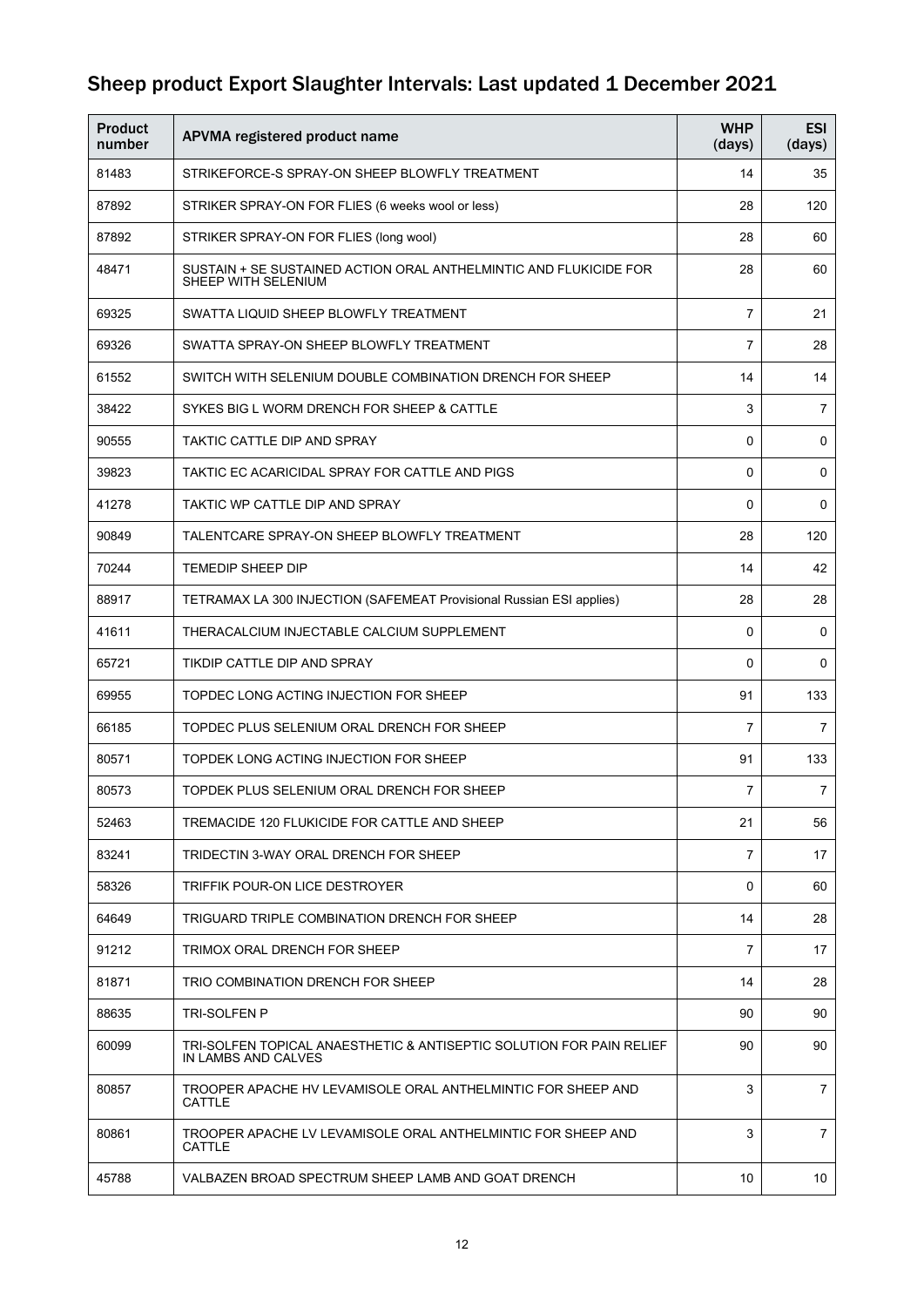| <b>Product</b><br>number | APVMA registered product name                                                                                        | <b>WHP</b><br>(days) | <b>ESI</b><br>(days) |
|--------------------------|----------------------------------------------------------------------------------------------------------------------|----------------------|----------------------|
| 38354                    | VANQUISH LONG WOOL SPRAY-ON LICE TREATMENT AND BLOWFLY STRIKE<br>PREVENTIVE FOR LONG WOOLLED SHEEP AND UNSHORN LAMBS | 0                    | 7                    |
| 53674                    | VETADE VITAMIN A, D3 & E INJECTION                                                                                   | 0                    | 0                    |
| 85254                    | VETMEC BODYGUARD POUR-ON LOUSICIDE FOR SHEEP                                                                         | 21                   | 63                   |
| 64347                    | VETMEC DUAL ORAL DRENCH FOR SHEEP AND LAMBS                                                                          | 10                   | 10                   |
| 90630                    | VETMEC MOXIGUARD LONG ACTING INJECTION FOR SHEEP                                                                     | 91                   | 133                  |
| 87901                    | VETMEC STRIKEMASTER SPRAY-ON BLOWFLY TREATMENT (6 weeks wool or<br>less)                                             | 28                   | 120                  |
| 87901                    | VETMEC STRIKEMASTER SPRAY-ON BLOWFLY TREATMENT (long wool)                                                           | 28                   | 60                   |
| 49852                    | VETRAZIN LIQUID SHEEP BLOWFLY TREATMENT                                                                              | 7                    | 21                   |
| 39979                    | VETRAZIN SPRAY-ON SHEEP BLOWFLY TREATMENT                                                                            | 7                    | 28                   |
| 64152                    | VETSENSE KILVERM SHEEP AND CATTLE ORAL DRENCH                                                                        | 3                    | $\overline{7}$       |
| 69187                    | VIPER POUR-ON LOUSICIDE FOR SHEEP                                                                                    | 42                   | 56                   |
| 49808                    | VIRBAC CLOSICARE SUSTAINED ACTION ORAL ANTHELMINTIC AND FLUKICIDE<br><b>FOR SHEEP</b>                                | 28                   | 60                   |
| 38893                    | VIRBAC DUOCARE ORAL ANTHELMINTIC FOR SHEEP                                                                           | 14                   | 14                   |
| 39817                    | VIRBAC OXFEN ANTHELMINTIC FOR SHEEP AND GOATS                                                                        | 10                   | 14                   |
| 47680                    | VIRBAMEC ORAL BROAD SPECTRUM ANTHELMINTIC SOLUTION FOR SHEEP<br>AND GOATS                                            | 14                   | 28                   |
| 47684                    | VIRBAMEC ORAL LV ANTIPARASITIC SOLUTION FOR SHEEP                                                                    | 14                   | 28                   |
| 50551                    | VIRBAMEC ORAL PLUS SELENIUM ORAL ANTIPARASITIC SOLUTION FOR SHEEP                                                    | 14                   | 28                   |
| 52669                    | VIRBAZINE LIQUID SHEEP BLOWFLY TREATMENT                                                                             | $\overline{7}$       | 21                   |
| 50179                    | VITAL CRYSTAL CYROMAZINE 500 SHEEP BLOWFLY TREATMENT                                                                 | $\overline{7}$       | 21                   |
| 66034                    | VITAL CYROMAZINE SPRAY-ON SHEEP BLOWFLY TREATMENT                                                                    | $\overline{7}$       | 28                   |
| 63311                    | WHAM SHEEP DIP                                                                                                       | 14                   | 42                   |
| 91261                    | WOLVERINE COMBINATION DRENCH FOR SHEEP                                                                               | 49                   | 84                   |
| 53582                    | WSD ABAMECTIN ORAL DRENCH FOR SHEEP AND LAMBS                                                                        | 14                   | 28                   |
| 59265                    | WSD ABAMECTIN PLUS SELENIUM BROAD SPECTRUM ANTIPARASITIC DRENCH<br>FOR SHEEP AND LAMBS                               | 14                   | 28                   |
| 39575                    | WSD AEROSOL SHEEP DRESSING                                                                                           | 14                   | 14                   |
| 48360                    | WSD ALBENDAZOLE BROAD SPECTRUM SHEEP, LAMB AND GOAT DRENCH                                                           | 10                   | 10                   |
| 46165                    | WSD CLOSANTEL SUSTAINED ACTION ORAL ANTHELMINTIC AND FLUKICIDE<br>FOR SHEEP AND LAMBS                                | 28                   | 60T                  |
| 40428                    | WSD COMBINATION ORAL ANTHELMINTIC FOR SHEEP AND LAMBS                                                                | 14                   | 14                   |
| 56254                    | WSD COMMAND POUR-ON LOUSICIDE FOR SHEEP                                                                              | 14                   | 66                   |
| 59955                    | WSD CY-GUARD SC SHEEP BLOWFLY TREATMENT                                                                              | $\overline{7}$       | 21                   |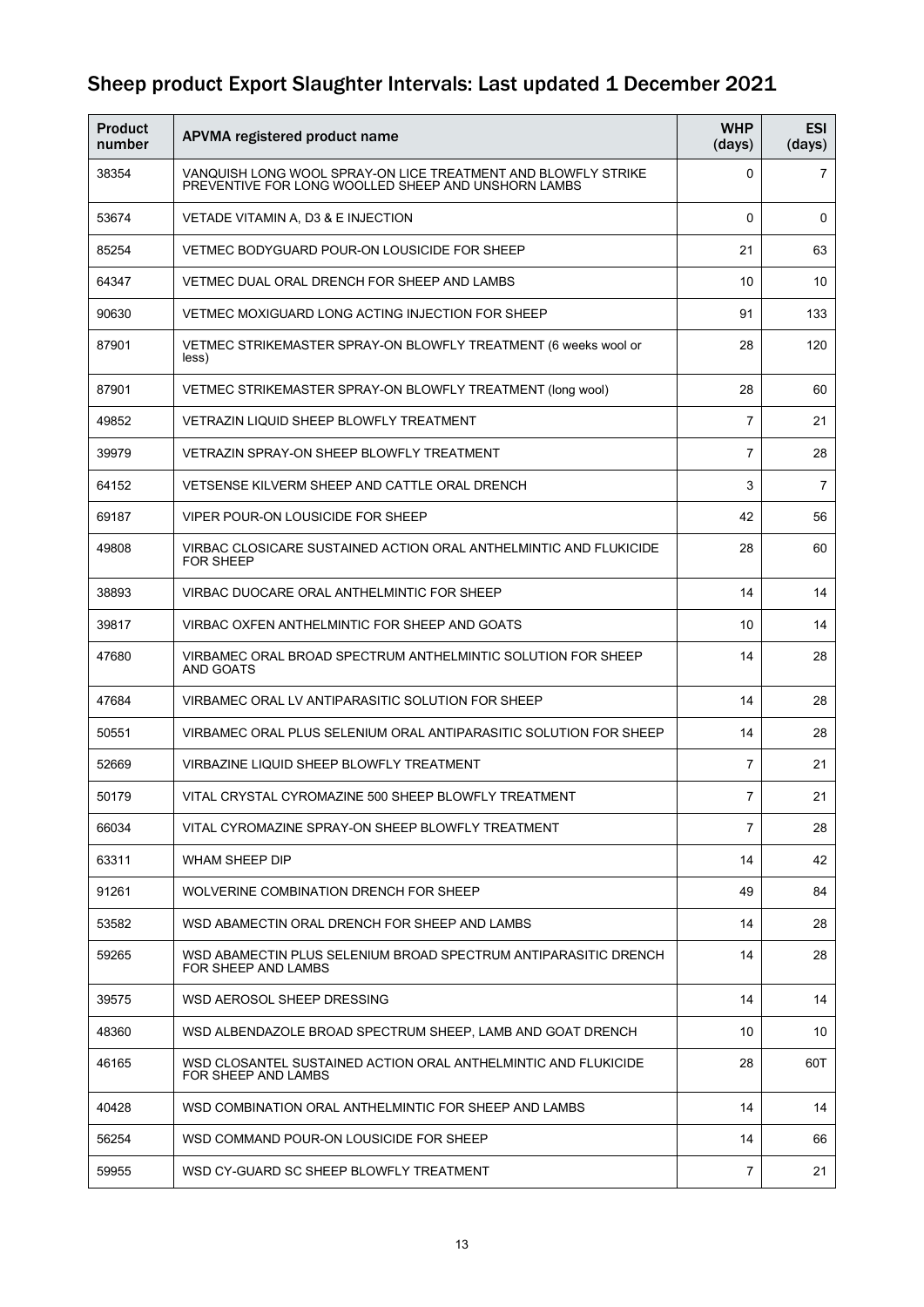| <b>Product</b><br>number | APVMA registered product name                                                                                      | <b>WHP</b><br>(days) | <b>ESI</b><br>(days) |
|--------------------------|--------------------------------------------------------------------------------------------------------------------|----------------------|----------------------|
| 61663                    | WSD CY-GUARD SPRAY ON SHEEP BLOWFLY PROTECTION                                                                     | $\overline{7}$       | 28                   |
| 39572                    | WSD DIAZINON FOR SHEEP, CATTLE, GOATS AND PIGS                                                                     | 14                   | 21                   |
| 39068                    | WSD FENBENDAZOLE ORAL ANTHELMINTIC FOR SHEEP, GOATS AND CATTLE                                                     | 14                   | 14                   |
| 49453                    | WSD FLOCKMASTER MKII INSTANT WETTING POWDER SHEEP DIP                                                              | $\mathbf{1}$         | 1                    |
| 39573                    | WSD FLY STRIKE POWDER TO CONTROL FLYSTRIKE AND FOR WOUND<br>DRESSING FOR ANIMALS                                   | 14                   | 21                   |
| 39062                    | WSD LEVAMISOLE ORAL ANTHELMINTIC FOR SHEEP AND CATTLE                                                              | 3                    | 7                    |
| 58252                    | WSD LOW VOLUME ABAMECTIN BROAD SPECTRUM ANTIPARASITIC FOR SHEEP<br>AND LAMBS                                       | 14                   | 28                   |
| 55610                    | WSD LOW VOLUME COMBINATION ORAL ANTHELMINTIC FOR SHEEP AND<br><b>LAMBS</b>                                         | 14                   | 14                   |
| 39063                    | WSD LOW VOLUME LEVAMISOLE ORAL ANTHELMINTIC FOR SHEEP AND<br>CATTLE                                                | 3                    | $\overline{7}$       |
| 60617                    | WSD LV TRICLABENDAZOLE ORAL FLUKICIDE FOR SHEEP, CATTLE AND GOATS                                                  | 21                   | 63                   |
| 39574                    | WSD MULESING POWDER WOUND DRESSING FOLLOWING MULES OPERATION<br>GENERAL WOUND DRESSING FOR SHEEP, CATTLE AND GOATS | 14                   | 21                   |
| 90704                    | WSD NAPTHALOPHOS DRENCH FOR SHEEP                                                                                  | $\overline{7}$       | $\overline{7}$       |
| 39065                    | WSD SPURT OFF-SHEARS, POUR-ON SHEEP LICE CONTROL                                                                   | 3                    | 14                   |
| 58810                    | YOUNG'S CYROMAZINE LIQUID SHEEP BLOWFLY TREATMENT                                                                  | $\overline{7}$       | 21                   |
| 58519                    | YOUNG'S CYROMAZINE SPRAY-ON SHEEP BLOWFLY TREATMENT                                                                | 7                    | 28                   |
| 65668                    | YOUNG'S DICYCLANIL 50 SPRAY-ON SHEEP BLOWFLY TREATMENT                                                             | 28                   | 120                  |
| 58529                    | YOUNG'S TRICLA 120 FLUKICIDE FOR CATTLE AND SHEEP                                                                  | 21                   | 63                   |
| 58982                    | YOUNG'S TRICLA 50 FLUKICIDE FOR SHEEP, CATTLE AND GOATS                                                            | 21                   | 63                   |
| 45636                    | ZAPP POUR-ON LOUSICIDE FOR SHEEP                                                                                   | 14                   | 66                   |
| 80113                    | ZEROMEC BLOWFLY AND LICE JETTING FLUID                                                                             | $\overline{7}$       | $\overline{7}$       |
| 82287                    | ZEROMEC SC ORAL CONCENTRATE PARASITICIDE FOR SHEEP                                                                 | 14                   | 14                   |
| 61696                    | ZINJET BLOWFLY AND LICE JETTING FLUID FOR SHEEP                                                                    | $\overline{7}$       | $\overline{7}$       |
| 62752                    | ZOLVIX MONEPANTEL BROAD SPECTRUM ORAL ANTHELMINTIC FOR SHEEP                                                       | 14                   | 14                   |
| 69763                    | ZOLVIX PLUS BROAD SPECTRUM ORAL ANTHELMINTIC FOR SHEEP AND<br><b>CATTLE</b>                                        | 14                   | 21                   |
| 90738                    | ZOLVIX PLUS DUAL USE ANTHELMINTIC FOR SHEEP AND CATTLE                                                             | 14                   | 84                   |